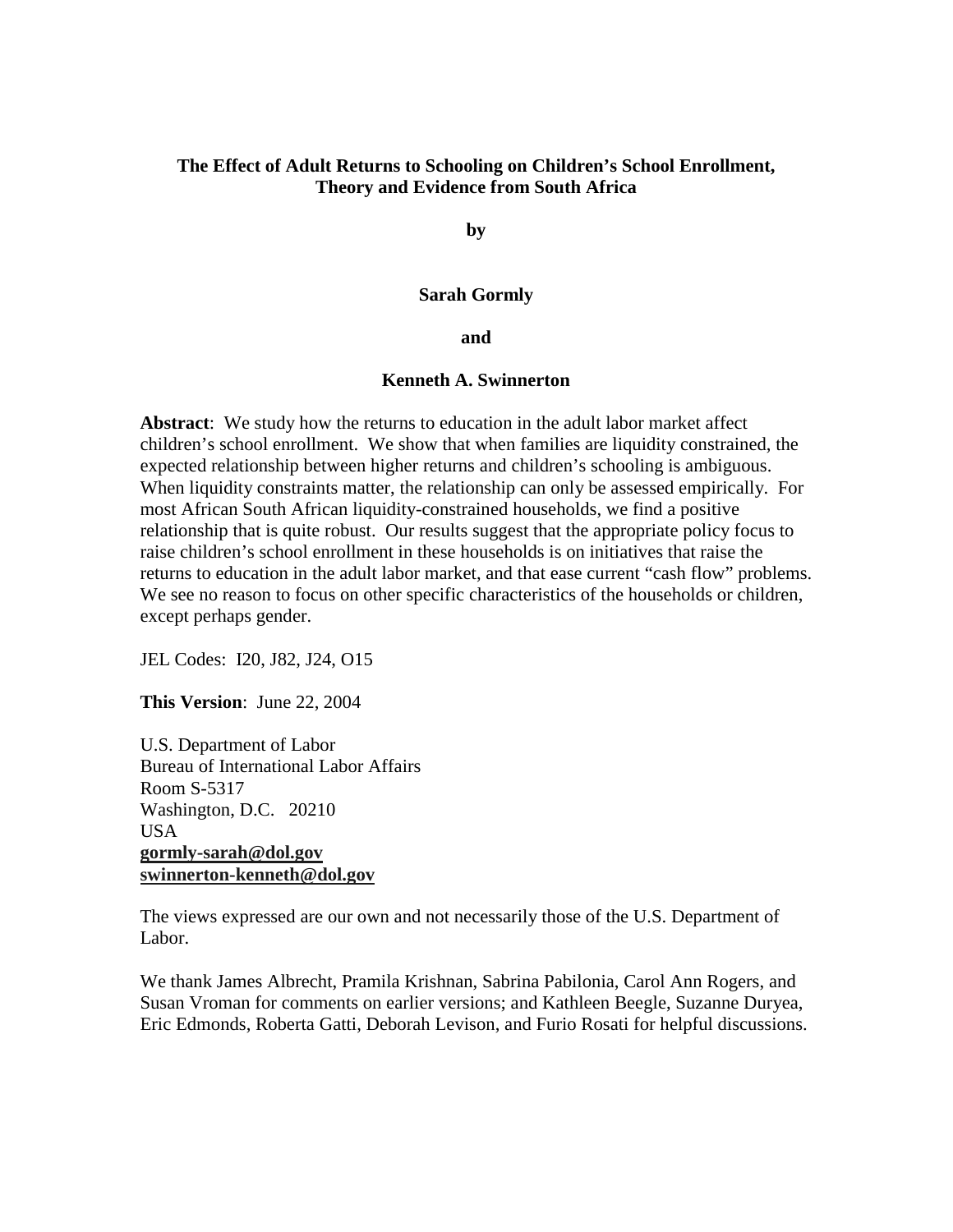Our main interest in this paper is with how the returns to education in the adult labor market affect children's school enrollment. Given the ubiquitous emphases on the pay-off to human capital as a determinant of schooling and on the importance of schooling in policymaking related to economic development, it is surprising that very little work addresses this topic empirically at the household level in developing countries.

Most of the work that does exist pertains to India, and much of that work does not enter a rate of return measure directly into empirical specifications but instead infers the signal running from rates of return to schooling through a third channel. Andrew Foster and Mark Rosenzweig (1996 and 2004) infer the signal through studying the effects of technological change, i.e., the green revolution, on schooling of children from households that are affected by the change in comparison to those that are not. In their 1996 paper, they show that schooling increased most among children from rural areas where technological change was most advanced and adapted most rapidly. Their 2004 paper demonstrates that only the schooling of children from landowning households was affected directly and positively by technological change. They suggest that since only the land-owning households own the means and have the opportunity to implement the change, only they enjoy a technology-induced increase in returns to schooling and adjust their children's schooling upward in response. Anjini Kochar (2004) argues that schooling decisions of rural Indian households are affected not only by the returns where they live, but also in places where their adult children may migrate. She shows that rural children receive more schooling if the differential in wages between educated and less-educated workers in a close-by urban area is higher.

We are aware of only two papers on developing countries that include explicit measures of rates of return to schooling as explanatory variables of schooling demand. In his study of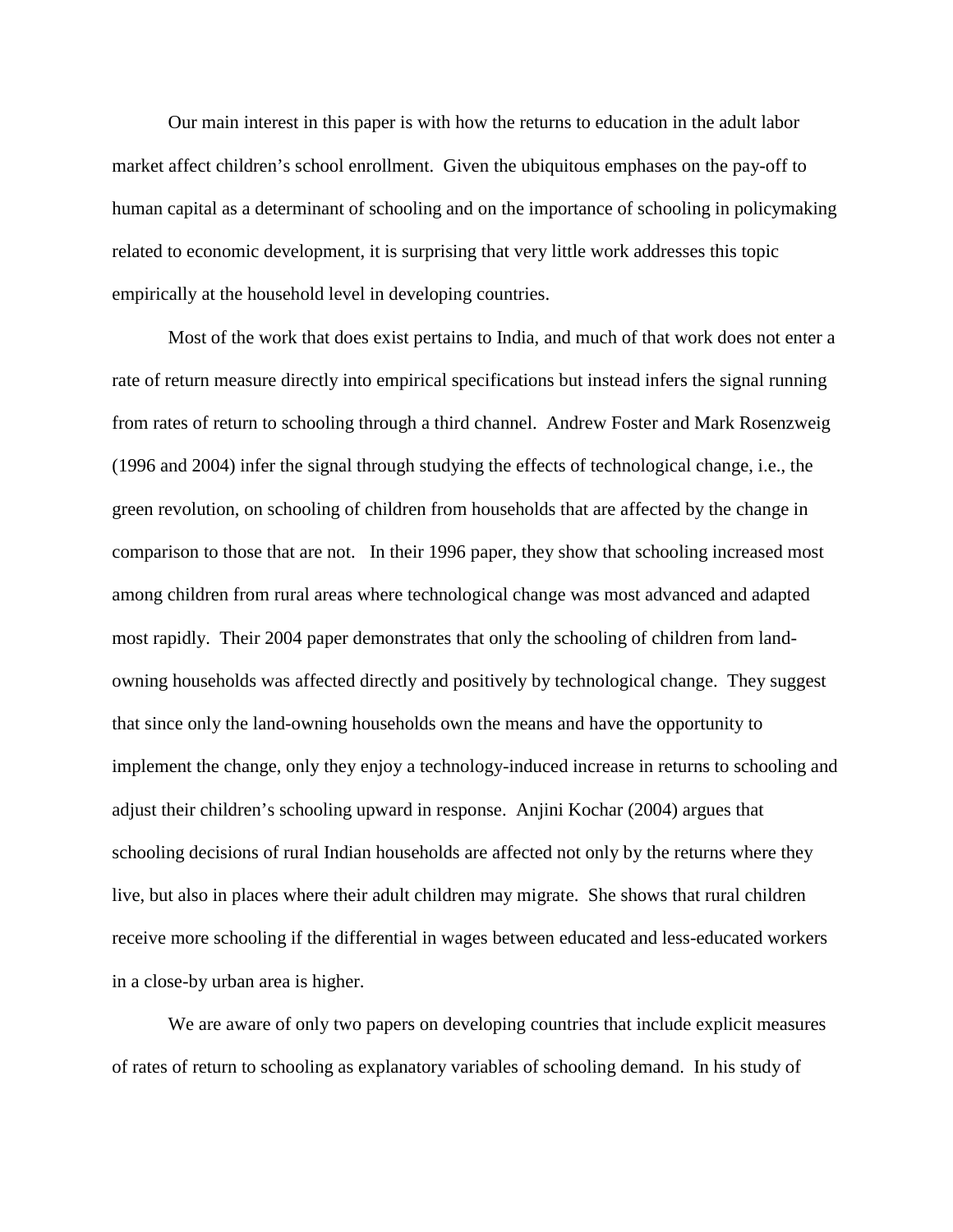school enrollment in India, Futoshi Yamauchi-Kawana uses estimated rates of return at the village level as an explanatory variable. He finds that returns affect schooling positively, but perhaps not to the extent they should due to externalities related to the need for others to be more educated to fully reap the benefits of one's own education.<sup>1</sup> Kathryn Anderson, Elizabeth King and Yan Wang (2003) estimate province-level returns to schooling for mothers and fathers in Malaysia, and find that mothers' return has a statistically significant positive impact on children's educational attainment. A positive relationship, but not significance, remains when boys and girls are considered separately. In our paper, we are concerned about the relationship between expected returns to schooling at the regional level and children's school enrollment in South Africa.<sup>2</sup>

We begin with an adaptation of the theory of altruistic parents making schooling-versuschild-labor choice presented by Baland and Robinson (*BR:* 2000). Our adaptation of the *BR* model specifies that the returns to schooling for an individual child depend explicitly on the returns enjoyed by adults in the labor market whose boundaries coincide with where the child lives. We show that higher labor market returns unambiguously increase schooling if the child's household faces no liquidity or "cash-flow" constraints, but that the relationship is ambiguous if liquidity constraints bind. In the latter instance, an improvement in labor market returns gives an incentive for the parent to substitute child time away from work and into education; however, liquidity constraints lead to an offsetting negative income effect. This income effect appears because the constrained parent who wishes to find a way to take some of the benefit implied by an improvement in returns in terms of current household consumption has no mechanism for

 $\overline{a}$ 

<sup>&</sup>lt;sup>1</sup> This summary is based on that in Behrman (1999).

<sup>&</sup>lt;sup>2</sup> The similarity between our work and that of Yamauchi-Kawana and Anderson et. al., is the consideration of an explicit measure of an expected rate of return as an explanatory variable. In addition to differences in country and data sets, there are a number of differences in theoretical approaches that lead to differences in the way these measures are used in empirical specifications, and in how empirical results are interpreted.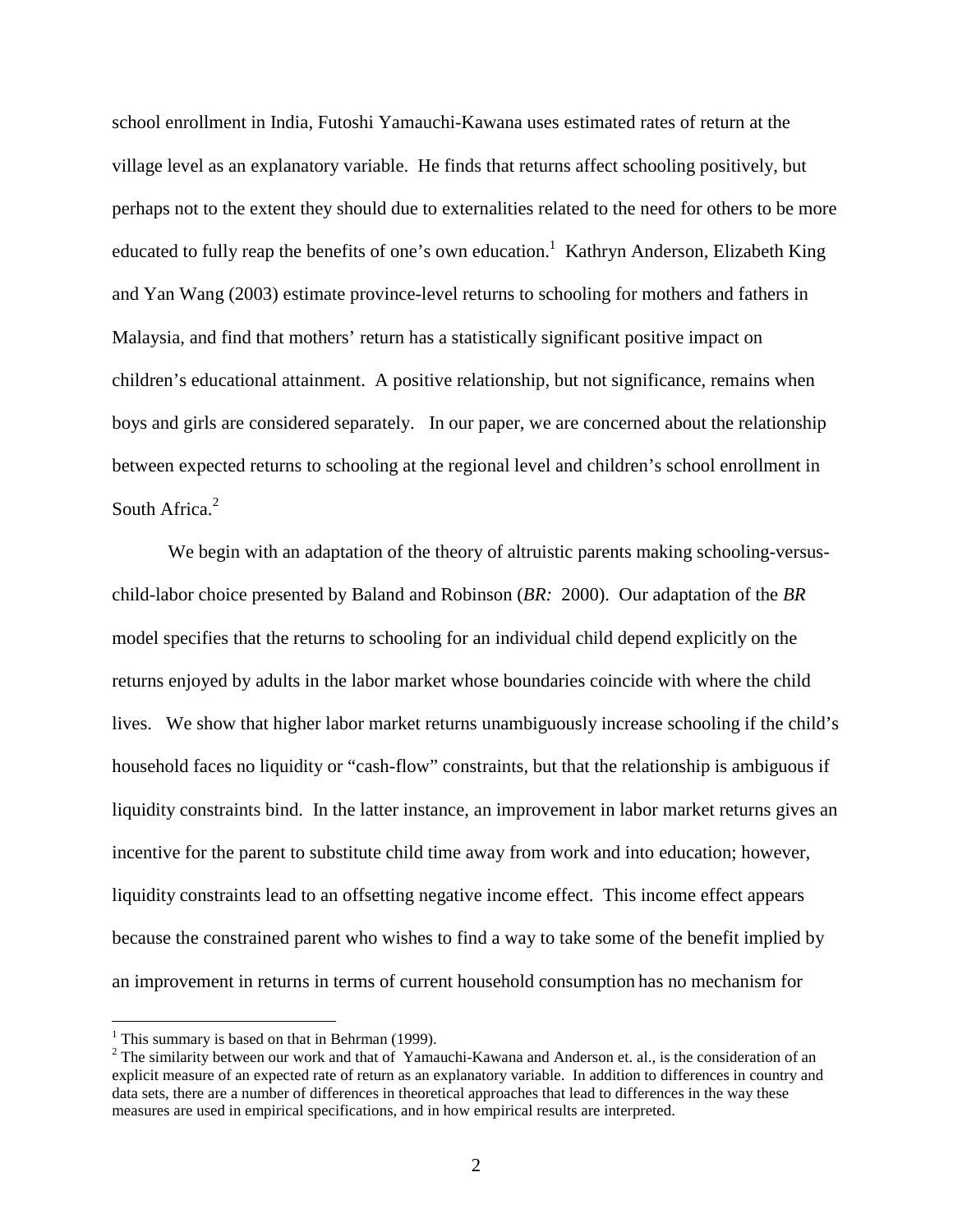doing so other than adjusting upward the child's working time. Taking the substitution and income effects together, we see that this parent will either not increase each child's education as much as if she faced no liquidity constraints, or she may decrease education.

The ambiguity in theory implies that where liquidity constraints are important, the sign of the impact of improved labor market returns --not just the size-- on school enrollment is an empirical question.We address this question using a sample of African South African Households from the 1993-94 South Africa Integrated Household Survey (SAIHS).<sup>3</sup> In section II, we discuss the data, our empirical strategy, and some special econometric issues we confront.

Section III discusses our results. Except for households from the upper five per cent of the income distribution, we find that the estimated rate of return has a statistically significant positive effect on school enrollment. This result is very robust: it shows up in simple descriptive statistics and remains as our econometrics becomes more sophisticated and inclusive of more control variables. We also find interesting differences by gender: females have higher rates of return but lower school enrollment rates than males, and the marginal impact of improvements in the rate of return on school enrollment is also smaller for females. For households in the upper five per cent of the income distribution, the rate of return is generally insignificant, but the pattern of significance of other variables suggests that liquidity constraints matter for females from these households, as they do for both males and females from poorer households.

 $\overline{a}$ 

 $3$  There were several reasons we chose South Africa as a case study on the relationship between school enrollment and adult labor market conditions. First, we were able to obtain a good household dataset. Second, under apartheid, African workers and households had limited mobility in terms of place of employment and of residence, and therefore, the return to education in the local labor market would be applicable to the potential adult earnings of the children living in that area. Third, there is regional variation in primary and secondary school enrollment rates among African South Africans (but little among whites, which is why we exclude them). Fourth, while African South Africans are generally poor, South Africa is a fairly wealthy country, so that there is a plausible possibility of finding groups in this sample for whom liquidity constraints do, and others for whom they do not, bind (Gormly, 2002).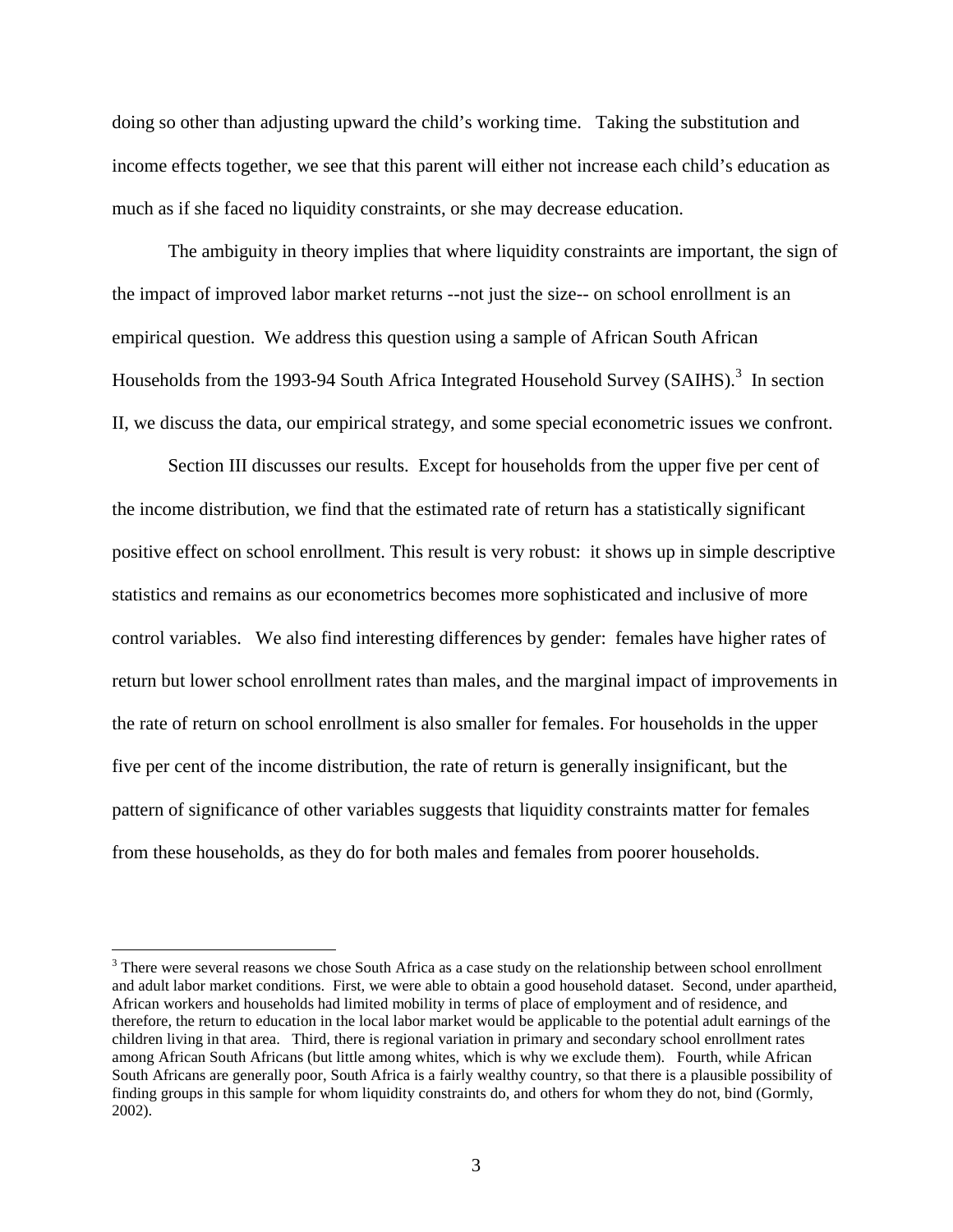In the concluding section of this paper we discuss the implications of our results for policy and future research. We argue that our results suggest, at least in the case of South Africa, that efforts concerned with increasing school enrollment (and possibly also decreasing child labor) should be focused in three areas: (1) school quality or other initiatives that raise the labor market returns to schooling; (2) the relaxation of binding liquidity constraints; and, (3) understanding why school enrollment of females is lower than males, even though the payoff from schooling to females appears to be higher.

## **I. Theory**

 The theory that guides our empirical work is a simple adaptation of the basic model of Baland and Robinson (*BR*: 2000). A family lives for two periods, contains one altruistically inclined parent and *n* selfish children, and the parent makes all decisions for all family members. The children live in the parent's household in period 1 (childhood), and maintain separate households in period 2. Utility is defined over household consumption levels:  $c_1$ ,  $c_2$ , and  $c_c$  are, respectively, the parent household's consumption in periods 1 and 2, and each adult-child household's consumption. The related utility flows are  $u(c_1)$ ,  $u(c_2)$  and  $\delta n v(c_c)$ , where  $u(.)$  and  $v(.)$  are increasing and concave in their arguments, and  $\delta$  indexes the degree of altruism the parent feels toward each child.

 The parent's decisions must obey period-by-period income constraints, and also liquidity constraints that limit the ability of families to borrow from outside and from each other. The first period budget constraint says that  $c_1$  equals the sum of the parent's income,  $a_1$ , the children's income, *n*(1-*e* ), less the amount the parent saves for period 2, *s*. The parent allocates each child's childhood to two activities: school (*e*) and work (1-*e*), which is compensated at wage unity. The parent's second period consumption equals her income,  $a_2$ , plus her savings, less any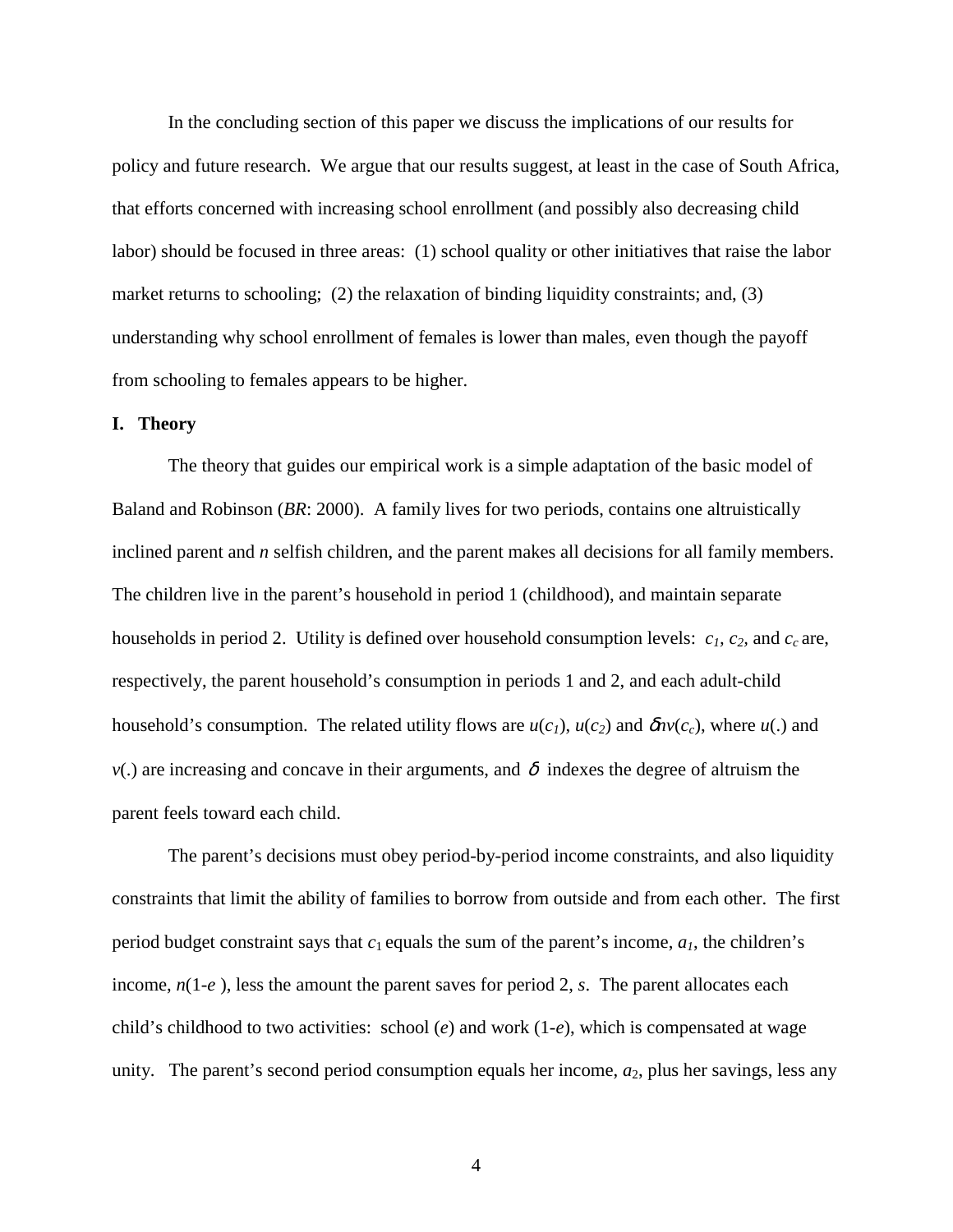altruistically motivated bequest, *b*, she makes to each of her children. Each adult-child's household consumption equals his income plus the bequest received from his parent. An adult child's income depends on the amount of education he received as a child, and also on some exogenous parameter,  $\theta$ , that affects the individual returns to education. An adult child's wage is written as equivalent to a human-capital production function,  $h(e, \theta)$ , which is increasing and concave in its arguments.<sup>4</sup> The liquidity constraints are that savings and bequests cannot be negative.

The parent's decision problem is written as:

$$
\max_{\{s,e,b\}} u(a_1 + n(1-e) - s) + u(a_2 + s - nb) + \delta n v(h(e;\theta) + b))
$$
  
s.t.  $s \ge 0; b \ge 0$ 

Compared with the original problem stated by *BR*, our only modification is the addition of  $\theta$  as an argument of  $h(.)$ . In our empirical specification,  $\theta$  will be a vector of variables. Of particular interest, however, will be one of those variables: the average rate of return to education in the province of origin for the child. We interpret this either as an indicator of adult labor market conditions or as an indicator of school quality.<sup>5</sup>

*BR* show that if the decision problem yields positive solutions for *s* and *b*, i.e., the liquidity constraints do not bind, then its Kuhn-Tucker conditions imply that the solution for *e* is socially efficient and satisfies:

$$
h_1(e; \theta) = 1. \tag{1}
$$

Condition (1) is the well-known decision rule for investment: invest until the marginal benefit of the investment equals its marginal cost. There are two points of interest about (1). One is that the implied demand for children's education depends only on factors that affect the human

 $\overline{a}$ 

 ${}^4h(.)$  is also assumed to satisfy properties that ensure that the solution for *e* is interior, e.g.,  $h(0,\theta)=1$  and  $h_1(0,\theta) > 1$ .

 $<sup>5</sup>$  Case and Yogo (1999) discuss the relationship of school quality and returns to schooling in South Africa.</sup>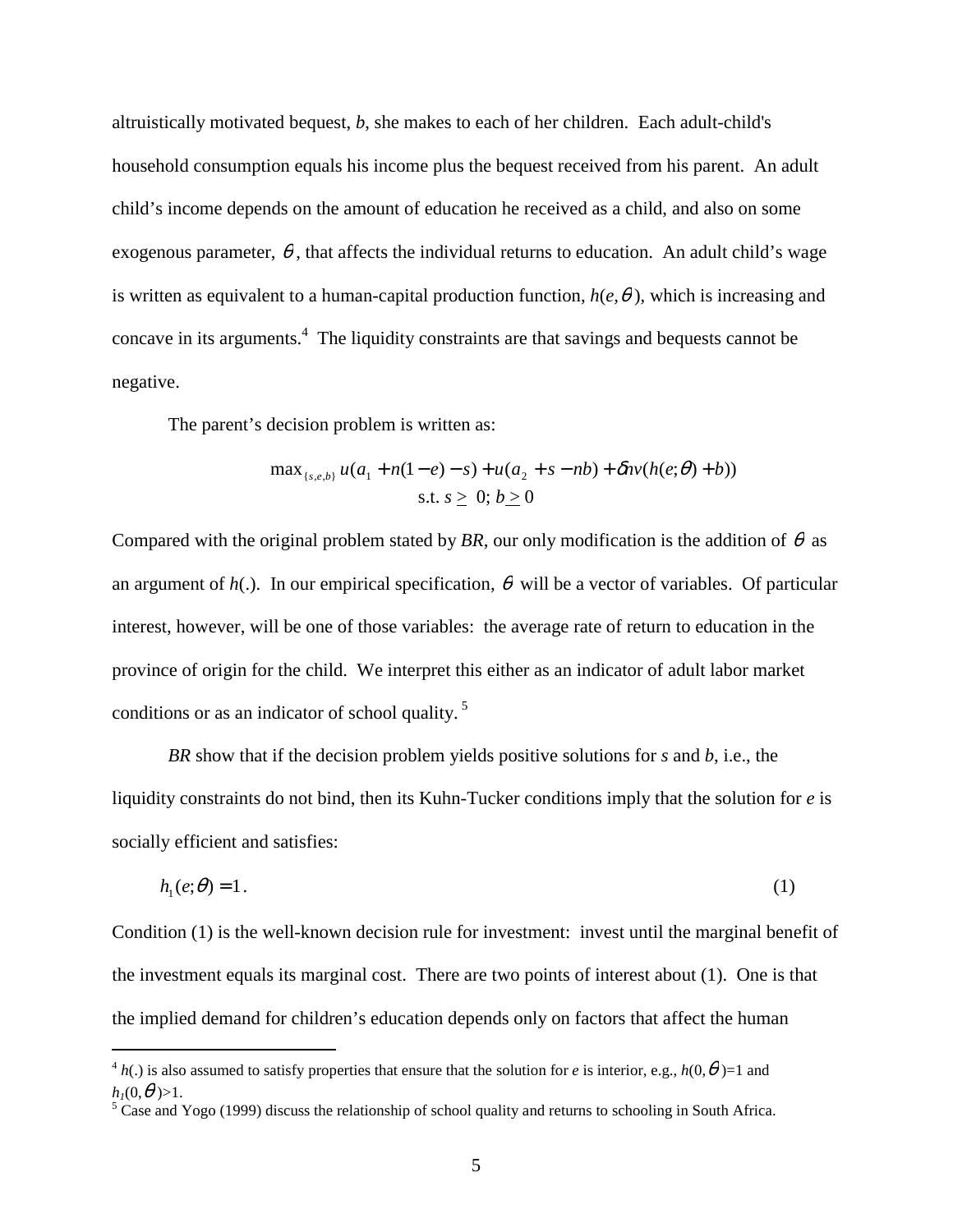capital production function, and *not* on parental income, family size, or on the degree of altruism that parent's show their children (as long as they show their children some).<sup>6</sup> The other point of interest follows from what (1) implies about how *e* changes with changes in  $\theta$ :

$$
\frac{\partial e}{\partial \theta} = -\frac{h_{12}}{h_{11}}\tag{2}
$$

If, for example, schooling and good adult labor market conditions or school quality are complements in the production of higher levels of human capital and therefore higher wages, as it seems natural to assume they are, (2) implies that  $\frac{\partial c}{\partial \theta} > 0$ ∂ ∂  $\frac{e}{\theta} > 0$ , i.e., education increases with improvement in either factor.

 A number of features differ in the solution for *e* if either of the liquidity constraints binds. First, as *BR* show, the education choice is inefficiently low and the child labor choice inefficiently high. Second, the Kuhn-Tucker conditions from the parent's decision problem no longer imply that the solution for *e* is unaffected by  $a_1$ ,  $a_2$ ,  $\delta$  and *n*. Instead they imply that education increases with the parent's income in either period and also with her altruism, but

decreases with the number of children:  $\frac{\partial c}{\partial r} > 0$ ∂ ∂ *i a*  $e^e > 0^7$ ,  $\frac{\partial e}{\partial s} > 0$ ∂ ∂  $\frac{\partial e}{\partial \delta} > 0$ , and,  $\frac{\partial e}{\partial n} < 0$ ∂ ∂ *n*  $\frac{e}{c}$  < 0. Third, and of particular

<sup>&</sup>lt;sup>6</sup> This has been noted before. See, e.g., Becker and Tomes (1986), Jacoby and Skoufias (1997), and Acemoglu and **F** Pischke (2001). That these variables affect the demand for education when there is some capital market imperfection, as we discuss below as is the case in the *BR* model when liquidity constraints bind, is also addressed by these authors.

<sup>&</sup>lt;sup>7</sup> We note that the relationship between *e* and *a* differs from that predicted by Rogers and Swinnerton (2003). They allow for children also to be altruistic towards their parents with the result that poor parents receive transfers from their children. In that instance, it is shown that the relationship in liquidity constrained families between *e* and parent's income is not everywhere increasing. As an empirical matter, the existence of generous state pensions in South Africa crowds out much of the transfer (remittance) from adult children to households containing their parents, and many South African households containing elderly parents also contain the remitter's spouse and children, thereby making it hard to determine how much of the remaining transfer is really "meant" for the parents (Jensen, forthcoming). Therefore, we do not expect the phenomenon that Rogers and Swinnerton discuss and link to evidence elsewhere in the world, to be very important in the South African context. For this reason, we choose not to consider "two-sided" altruism in our presentation of the *BR* model, and we assume the relationship between *e*  and *a* to be monotonic in our empirical work.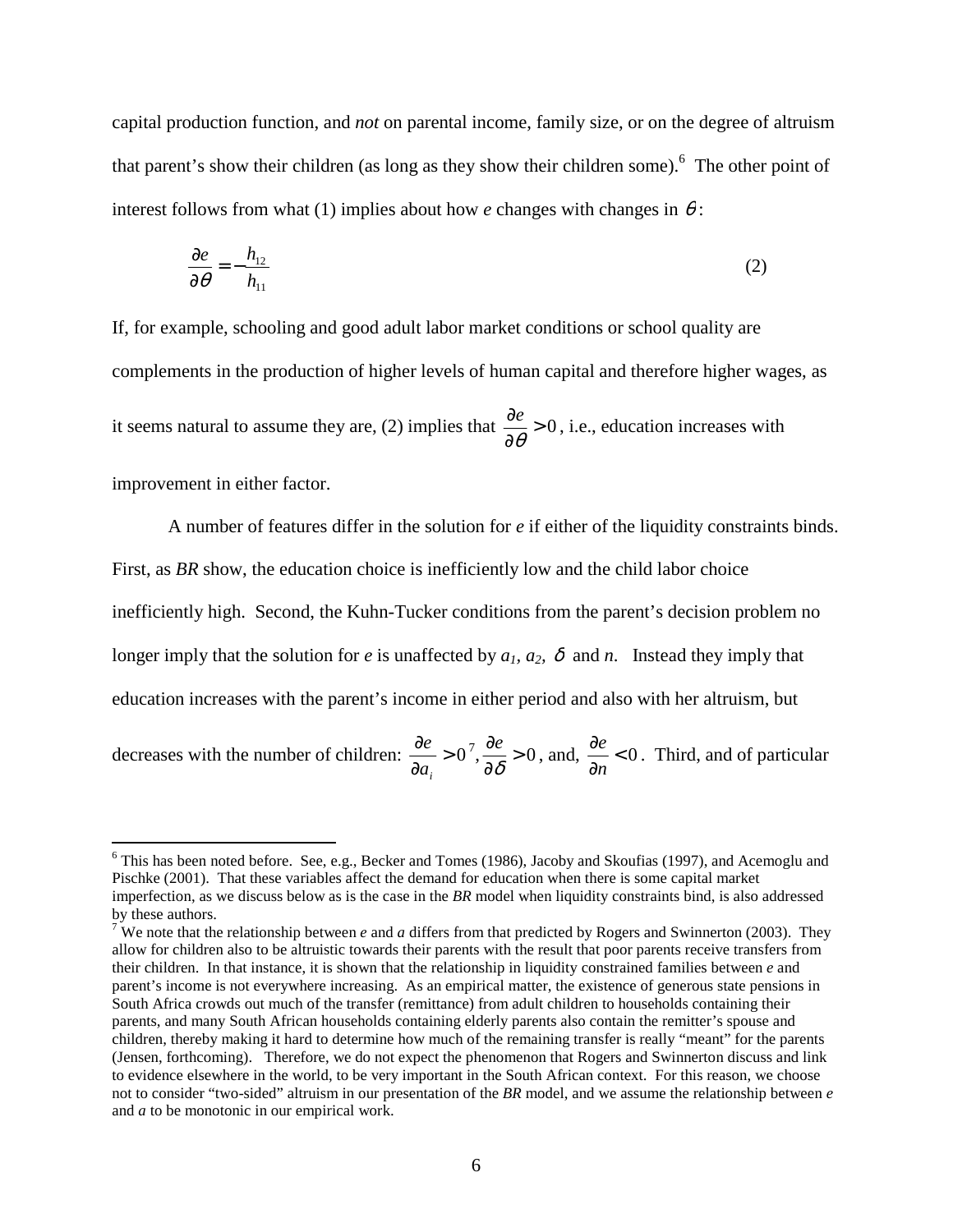interest, is the fact that the reaction of education demand to improved school quality or adult labor market conditions is no longer unambiguously positive. It is:

$$
\frac{\partial e}{\partial \theta} = -\frac{\delta n \{h_{12}(e;\theta)v'(c_c) + h_1(e;\theta)h_2(e;\theta)v''(c_c)\}}{\nabla},\tag{3}
$$

where  $∇ < 0$  is the second-order condition for *e* from the parent's maximization problem.

 Note that (3) embodies substitution and income effects of opposite signs. According to the first term in brackets in the numerator of (3), an improvement in adult labor market conditions or school quality provides an incentive for the parent to substitute child time away from work and into education, just as it does for a parent who is not liquidity constrained; however, liquidity constraints lead to the second term in the numerator which introduces an offsetting negative income effect. This income effect appears because the constrained parent who wishes to find a way to take some of the benefit implied by an improvement in school quality or adult labor market conditions in terms of *c*1, has no mechanism for doing so other than adjusting upward the child's period-1 working time.<sup>8,9</sup> She will either not increase each child's education as much as if she faced no liquidity constraints, or she may decrease education.<sup>10</sup>

## **II. Data and Empirical Strategy**

 $\overline{a}$ 

 We estimate our model using data from the South Africa Integrated Household Survey (SAIHS).11 The SAIHS is a cross-sectional household-based survey that was conducted during

<sup>10</sup> Even so, it is not necessarily the case that  $\frac{\partial e}{\partial \theta}$  is less in constrained than in unconstrained households. Since the

<sup>&</sup>lt;sup>8</sup> Unconstrained families can adjust for the decreasing effect of increasing  $e$  on  $c<sub>1</sub>$  by lowering  $s$ , and then subsequently adjust  $c_2$  for the decreased *s* by decreasing *b*, so that adult-children in other unconstrained families end up implicitly paying for the increase in education through decreased receipt of bequests. <sup>9</sup>

<sup>&</sup>lt;sup>9</sup> Behrman and Knowles (1999) also discuss ways in which quality may substitute for quantity in affecting levels of educational attainment. They illustrate the phenomenon using data from Vietnam.

functions that make up the partial derivative are evaluated at different values of their arguments, and the comparison of the value of the derivative at these arguments depends on third-order derivatives of utility functions, it is not possible generally to compare the value of this derivative in constrained versus unconstrained households.

<sup>&</sup>lt;sup>11</sup> The SAIHS was conducted as part of the World Bank's Living Standards Measurement Study. The Southern Africa Labour Development Research Unit (SALDRU) in the School of Economics at the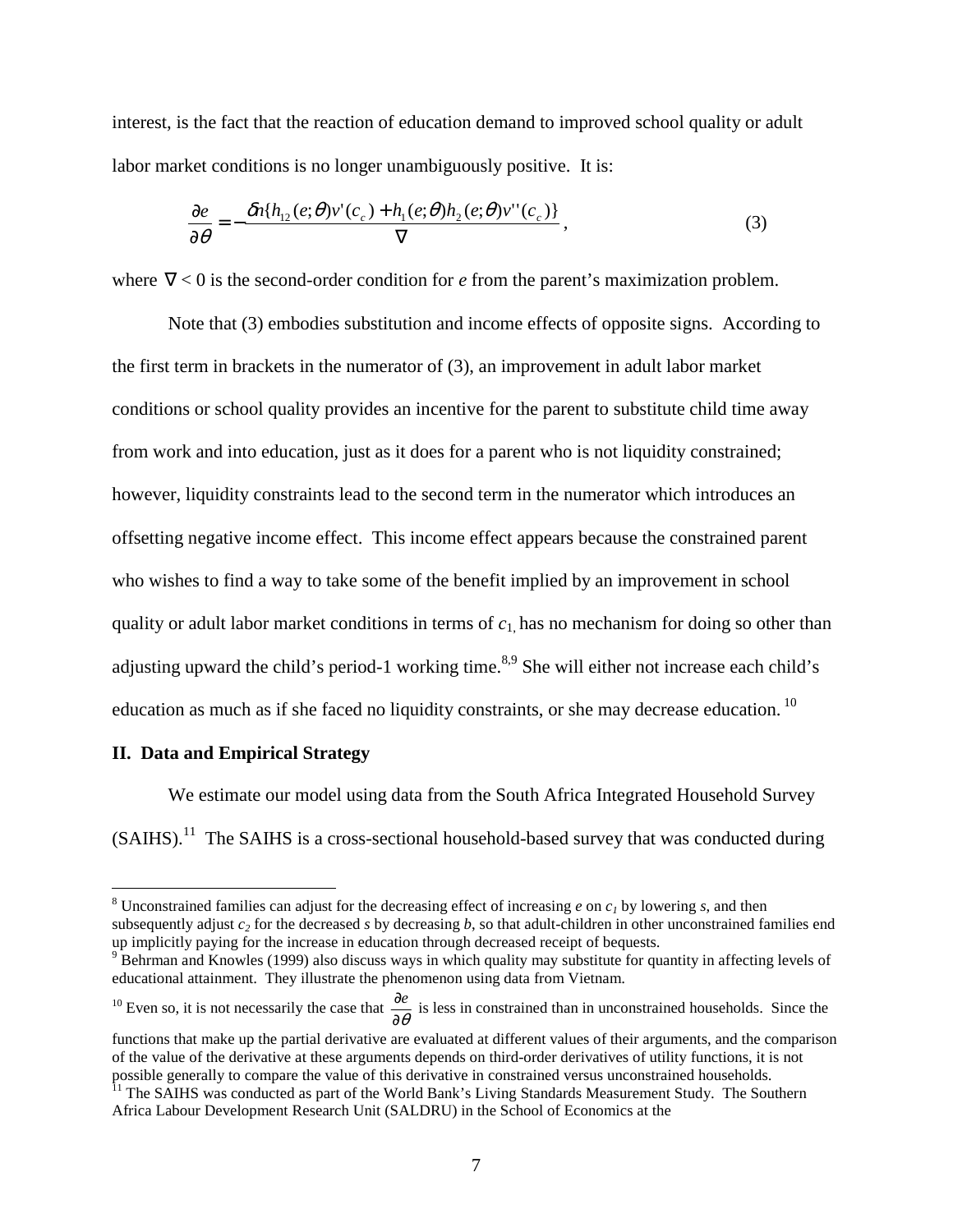the nine months leading up to the April 1994 democratic elections. Information is available on living conditions, employment, schooling, health, and attitudes from 8,848 households located in the 14 provinces and African 'homelands'.<sup>12</sup> We restrict our attention to African households, of which 6,533 were surveyed.

 The SAIHS survey instrument was designed to collect school enrollment status for people between seven and 24 years old. Case and Deaton (1998) discovered that several children younger than seven were erroneously coded at that age; therefore, we further narrow the population of potential students to be eight to 24 years of age.

 Our empirical dependent variable, school enrollment, does not correspond directly with the theoretical concept of the demand for education for a child (*e*). We adapt our theory to fit this empirical restriction by imagining that at the time of survey, we observe a child in school if *e*  exceeds the amount of schooling already accumulated,  $\hat{e}$ . Coding observance of school enrollment as *e\**=1, we have

$$
e^* = 1 \tif \t e - \hat{e} > 0,e^* = 0 \tif \t e - \hat{e} \le 0;
$$
\t(4)

The variables that affect *e* also affect whether or not *e\*=*1. Thus, the explanatory variables for school enrollment depend on whether or not we have a sample of liquidity-constrained families.

 Edmonds (2002a) presents evidence that liquidity constraints do exist in another sample of African South African families; therefore, we have reason to write our limited dependent variable model as:  $^{13}$ 

$$
\text{Prob}(e^*=1) = \Phi(\beta_0 + \beta_1 \theta + \beta_2 \delta + \beta_3 a_1 + \beta_4 n). \tag{5}
$$

University of Cape Town coordinated and managed the collection of data. See www.worldbank.org/lsms for more information.

 $12$  The geographic boundaries that identify these areas are as defined in 1993 and 1994

<sup>&</sup>lt;sup>13</sup> We observe these families only during "childhood," so we do not observe  $a_2$ .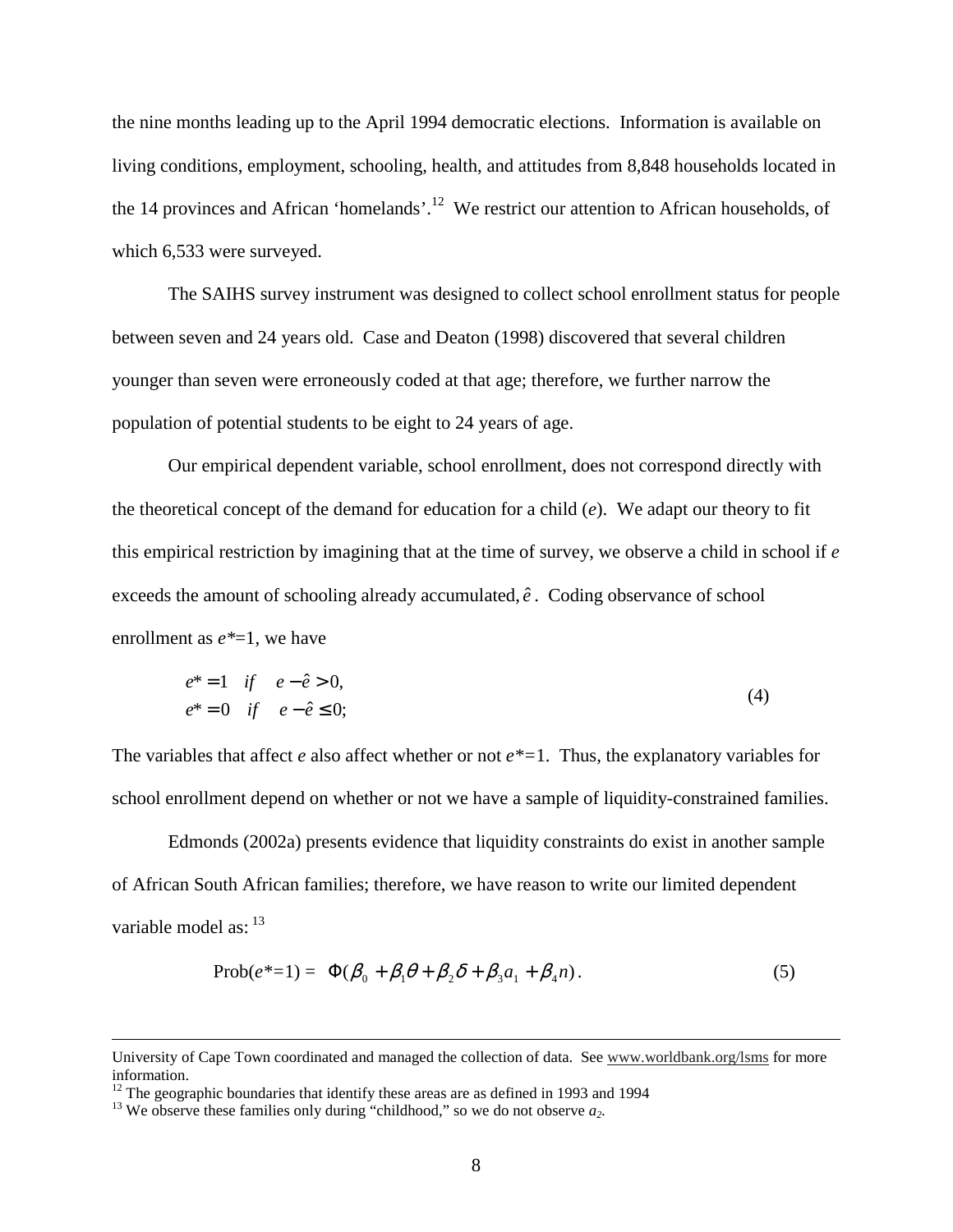Assuming that the stochastic element of the education demand function is normally distributed, (5) is a probit. We first run variations of (5) on our entire sample.

We also want to know whether there are unconstrained families in our sample. It is intuitive to see from our discussion of the *BR* model that a high level of household income is needed for a parent to save, educate her children, *and* finance bequests to them. It is also easy to see that how high that income needs to be for each family depends on the family's particular values of  $\theta$ ,  $\delta$  and *n*. If we wanted to separate precisely constrained from unconstrained families in our sample, we would need a subsidiary empirical model to determine each family's income threshold for becoming unconstrained. However, we do not attempt to be so precise. Rather, in later analysis we split the sample at the  $95<sup>th</sup>$  percentile of family income, and run (5) separately on samples below the  $95<sup>th</sup>$  percentile, and at the  $95<sup>th</sup>$  and above. If there is evidence of absent liquidity constraints, it should be in the latter sample of families. From our discussion in the previous section, we infer that a test of the absence of liquidity constraints in this sample is the absence of statistical significance among all explanatory variables *but* those in the  $\theta$  vector.

 As (5) is still written in terms of the theoretical concepts of our explanatory variables, we now discuss how we match these concepts to measures available in the data, and certain econometric issues in doing so.

### A**. The** θ **variables**

 Our main concern is with how adult labor market returns to education affect child schooling. Accordingly, we need a measure of the returns to adult education, and some variation in these returns across our sample of children. We estimate a Mincer earnings equation for adults 25 years and older in each of the 14 provinces by gender to obtain a 28-element vector of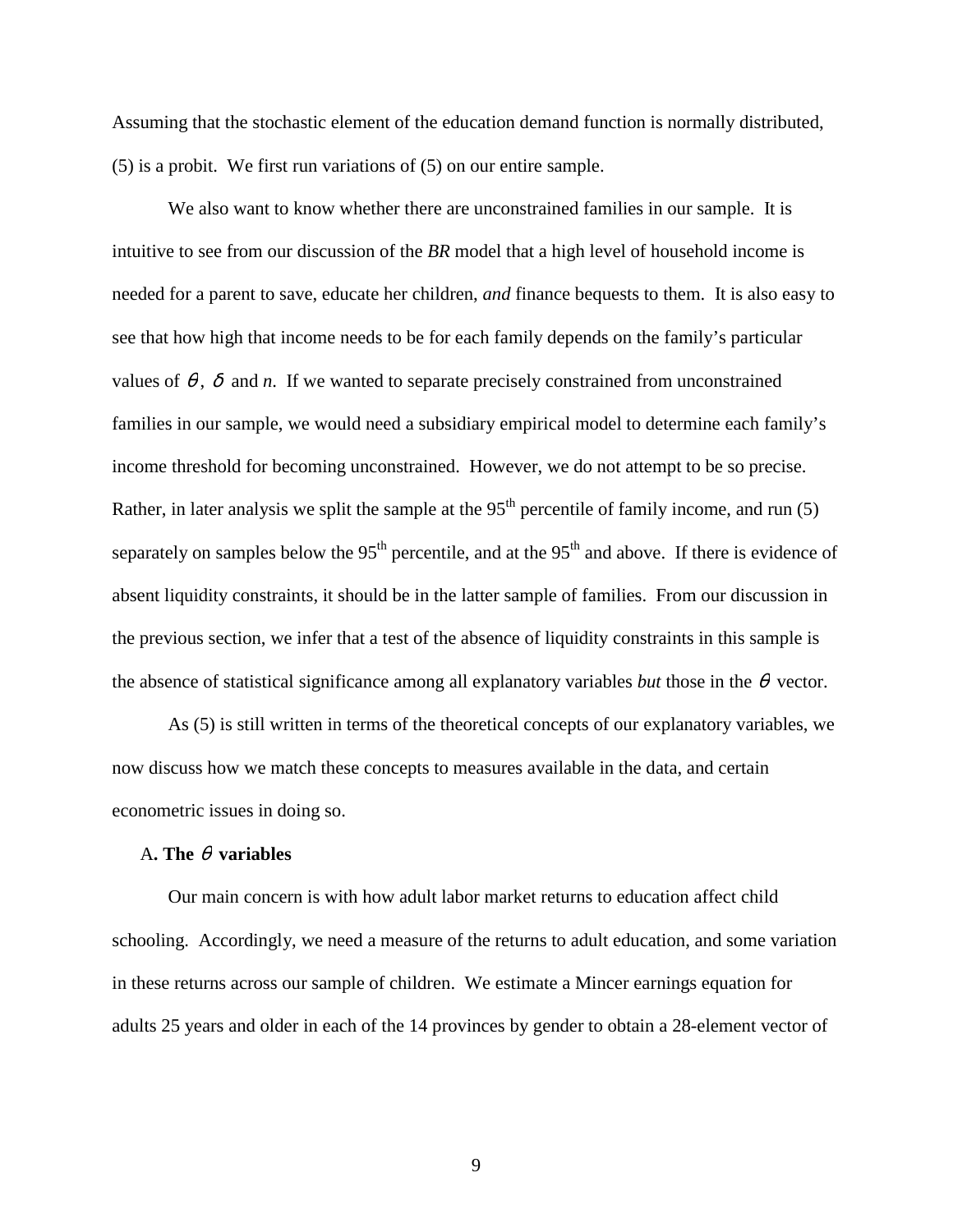estimated rates of return on schooling.<sup>14</sup> Individual observations on male children are assigned the rate of return for adult males in their province, and similarly for females. The use of an estimated explanatory variable in the probit introduces an econometric complication: the variance matrix associated with the probit coefficients needs to be adjusted upward for the presence of this variable.<sup>15</sup>

We also include child's age; his or her age crossed with the rate of return; his or her order among school-aged persons in the household; whether he or she lives in an urban area; and the schooling, in years achieved, of the household's head as  $\theta$  variables. The older the child, the more likely it is that he or she will have already accumulated the desired amount of human capital. Age controls for  $\hat{e}$ . We cross age with the rate of return to allow for the fact that the rate of return variable measures the average return to *any* additional year of schooling, not the *specific* year in which a student is considering enrolling. The average rate may have a differential impact on the demand for additional schooling that depends on how much human capital has already been accumulated.

 Order among school-aged household members is included because of some recent evidence that suggests that factors external to the household create order-based differences in comparative advantage in household production and market-based work (Edmonds, 2002b),

 $\overline{a}$ 

<sup>&</sup>lt;sup>14</sup> The equation is  $lnE_i = \sum_p \sum_g p_i^* g_i [\tau_{1pg} + \tau_{2pg} (ED\_LEVEL_i) + \tau_{3pg} (AGE_i) + \tau_{4pg} (AGE_i)^2 + \tau_{5pg} (RURAL_i)] + \epsilon_i$ , where,  $lnE_i$ is the natural log of weekly earnings for individual 'i'; p and g respectively index 14 province and 2 gender indicators that take on values of 1 if person i is of the specific province or gender but zero otherwise; ED\_LEVEL<sub>i</sub> is the highest level of education completed by the worker;  $AGE_i$  is the worker's age in years; RURAL<sub>i</sub> is set equal to one is the worker resides in a rural area, and zero otherwise. We estimate the equation by OLS. Because a sizeable proportion of African adults in South Africa do not report a wage, we examined whether selection bias might affect the estimated rates of returns. Our selection equation included measures of land rights, household debt, household income, household size, number of children under 18, age, and province dummies. When we ran the selectioncorrected earnings equation men and women together, the coefficient on the Mills ratio was not statistically significant. When we ran the selected-corrected equation for men, the Mills ratio was significant but there was little change in the rate of return estimates. For women, the Mills ratio was insignificant.

<sup>&</sup>lt;sup>15</sup> See Murphy and Topel (1985) for an explanation as to why. We use the correction they outline, which is also discussed in Greene (2003).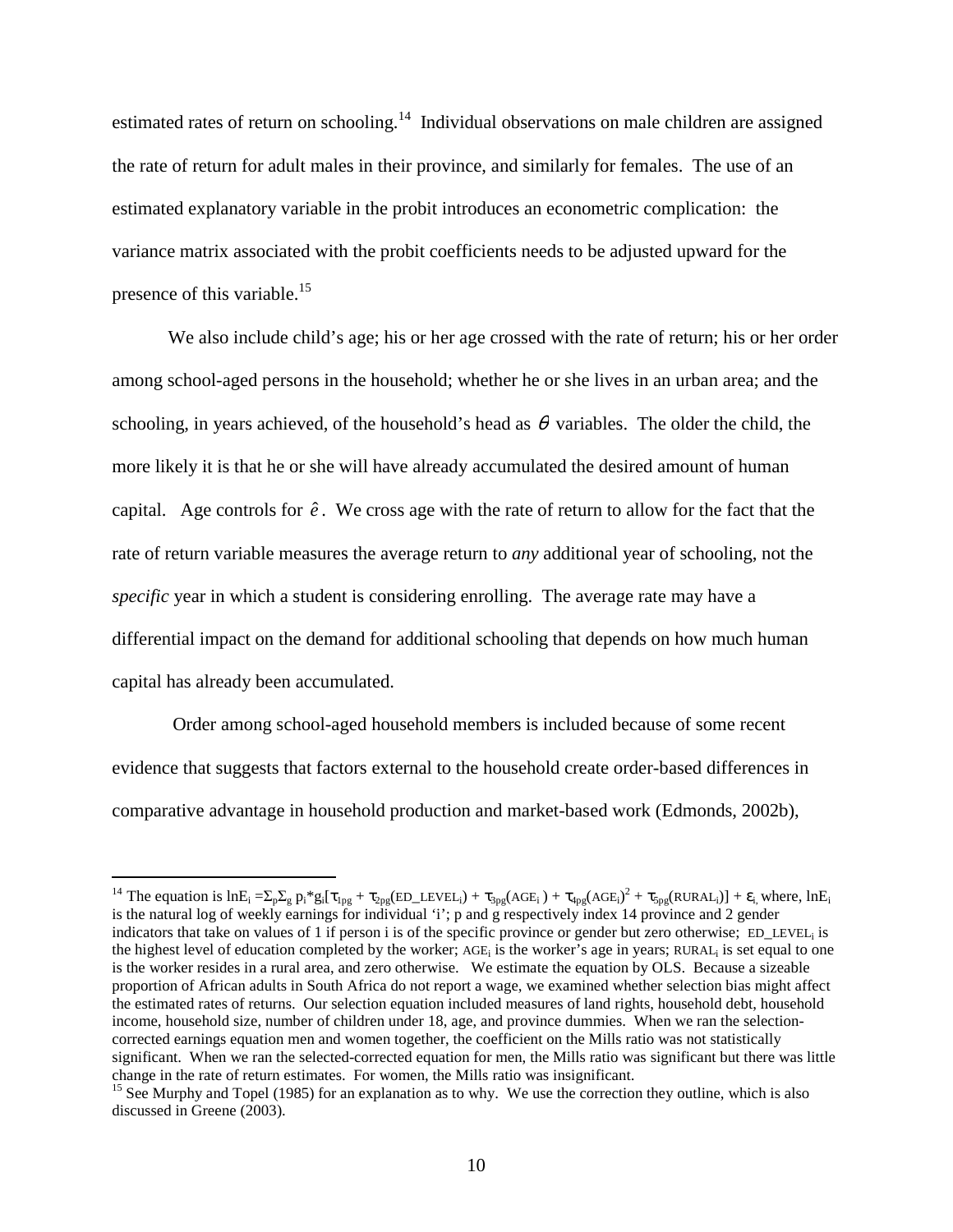which may also affect the likelihood of school enrollment. Urban status is included as a  $\theta$ variable on the grounds that schools are generally more likely to be available in urban areas. Finally, households with better-educated heads might be able to complement the input of formal schooling so as to raise its return to their children.

#### B. The  $a_1$  variable and its instrument

 $\overline{a}$ 

Our measure of  $a_1$  is total monthly household income. We confront two econometric problems with this measure. First, in another application using the SAIHS data, Case and Deaton (1998) demonstrate significant measurement error. Second, if children spend time working at the expense of going to school, if family labor supply decisions are made jointly, or both, total household monthly income is codetermined with the education decision.<sup>16</sup> Either of these problems introduces a stochastic component to  $a<sub>l</sub>$  that is correlated with the stochastic component of education demand. Without an appropriate instrument, the probit coefficient on *a1* will be biased downward.

 Fortunately, a good instrument for income exists. In 1993, eligibility for old-age pensions for African women over 60 and men over 65 was granted.<sup>17</sup> The pension eligibility of one or more household members has in some way been used successfully in a number of studies of African South African families as an exogenous source of (potential) income variation.<sup>18</sup> The number of pension-eligible household members is our instrument for *a1*.

The instrumentation method we use is outlined in Smith and Blundell (1986), and its

<sup>&</sup>lt;sup>16</sup> Many others have discussed this issue. See, for example, Behrman (1999), Bhalotra and Tzannatos (2001), Deb and Rosati (2002), and Edmonds (2002).

 $17$  There are a number of detailed descriptions of the pension program available in the literature. See, for example, Lund (1993), Van der Berg (1994), Case and Deaton (1998), and Duflo (2000).

<sup>&</sup>lt;sup>18</sup> For example, Case and Deaton (1998), Case (2001) Duflo (2000) Bertrand, Mullainathan and Miller (2001), and Edmonds (2002). Eligibility rather than receipt is preferred since receipt itself may be endogenous. A remaining problem with eligibility is whether it effects household composition, e.g., do elderly Africans start co-habitating with younger family members once they become pension eligible? Many of the studies already cited find that this does not happen generally.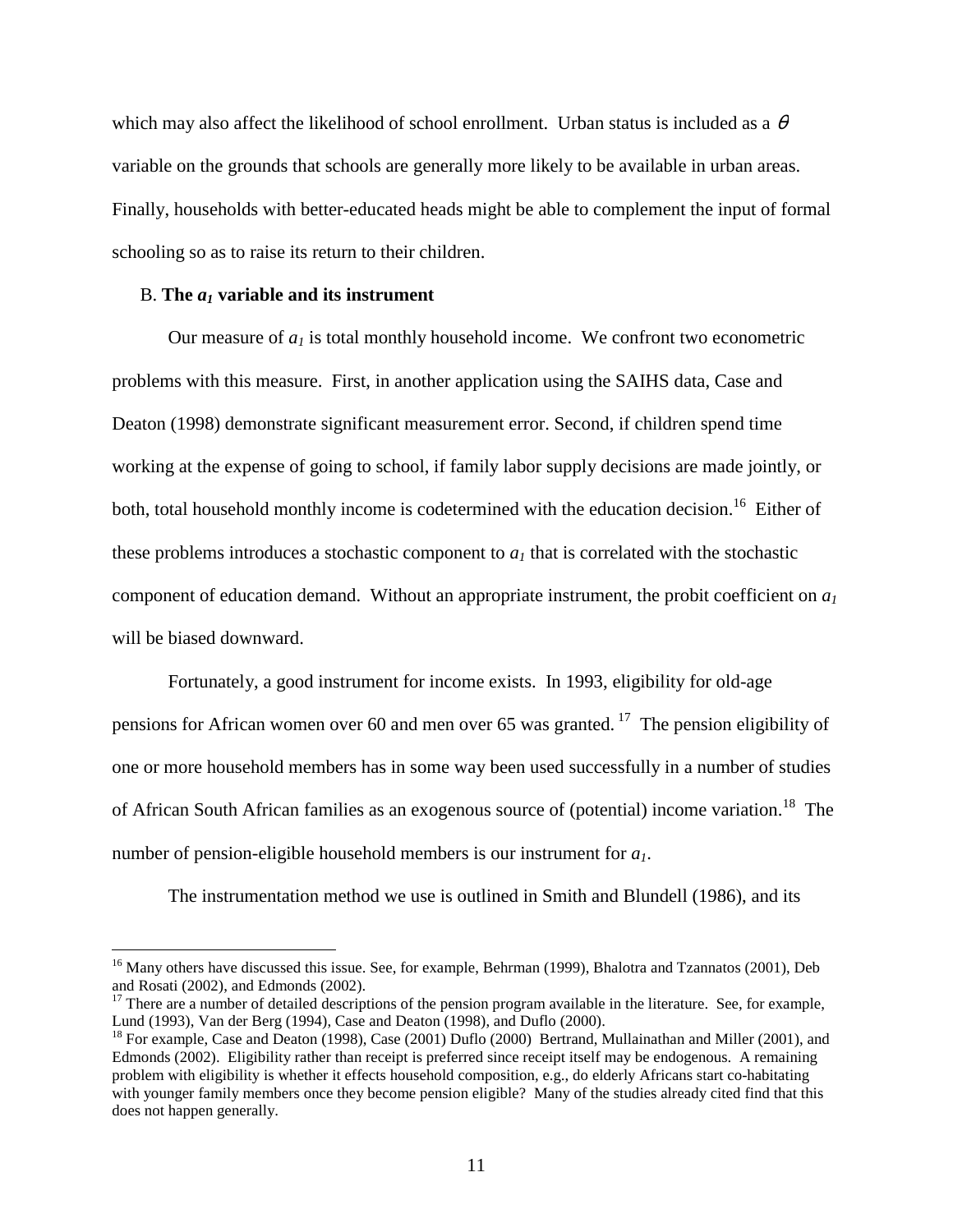desirability relative to other methods is discussed in Newey (1986). The idea behind the method is to remove the correlation between  $a_1$  and the stochastic portion of education demand by conditioning education demand, and the enrollment probit it implies, explicitly on an estimate of the stochastic component of  $a_1$ . First, we regress  $a_1$  on its instrument and the remaining explanatory variables in (5). Based on these results, we construct a fitted value,  $\hat{a}_1$ , and subtract it from  $a_1$  to estimate of the stochastic portion of  $a_1$  (V-hat) which we multiply by an estimable coefficient and add to the argument of  $\Phi(\cdot)$  in (5). We subsequently correct the variance matrix associated with the resulting probit coefficients to account for the presence of this constructed variable.<sup>19</sup>

# C**. The** δ **variables**

 As measures of parental altruism, we include indicator variables for whether the individual's mother and father are living in the household. A wealth of anecdotal evidence suggests that working children are more likely to be abused if they live and work in households that are not their parents'; and, some more systematic recent econometric evidence<sup>20</sup> suggests that parents value their children's utility, and more so than do other adults who have guardianship of children. Therefore, the presence of a parent in liquidity-constrained households may have a positive and significant effect on the probability that a child is enrolled in school. We separate mother's presence from father's because mother's characteristics have been observed in other studies to have a stronger effect on children's education (Behrman, 1997).

#### D. **The** *n* **variable**

 $\overline{a}$ 

 $19$  The "correct" variance matrix in Smith and Blundell is identical to the one that comes from applying a Murphy-Topel correction.

 $^{20}$  E.g., the studies in Grootaert and Patrinos (1999); Bhalotra (2001); and, Case, Paxson, and Ableidinger (2002).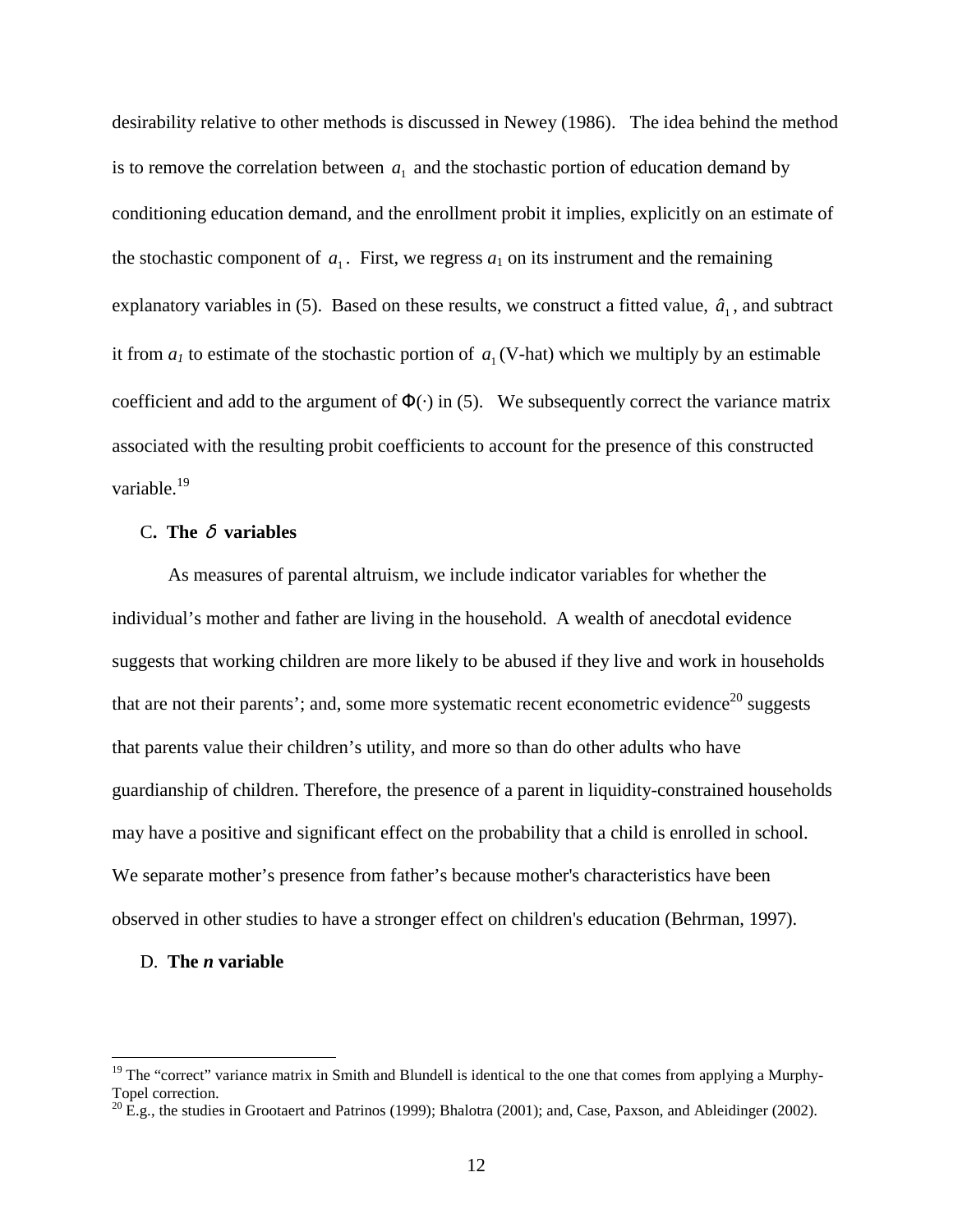This is simply the number of individuals under age 25 living in the household. We treat household size as exogenous: it is beyond the scope of this paper to consider questions of endogenous fertility.

### **III. Results**

Table 1 contains the samples sizes for the samples that we use to calculate the provincial and gender-specific rates of return on schooling in the adult labor market, panel 1, and the samples that we use to estimate our model of school enrollment, panel 2. Unsurprisingly, there are more men than women wage earners. By comparison, there are roughly equal numbers of males and females in our sample of school-aged persons, although in some provinces the ratio of boys and girls varies markedly from one-to-one.

In Table 2, we present the estimated rates of return and enrollment rates by province and gender. There is variation in enrollment rates and rates of return across provinces, and by gender within provinces. Figure 1 illustrates the gender dimension of this. Females generally have higher rates of return but lower enrollment rates than males. Moreover, the simple correlation between the rate of return and enrollment is smaller for females than for males. This suggests that there are important and complex gender-related differences in enrollment decisions made by households; therefore, we conduct our subsequent empirical work separately for males and females.

We present the average values of the explanatory variables by enrollment status and income group for males in Table 3a, and for females in Table 3b. For both males and females the estimated rate of return is significantly higher for the enrolled group than the not-enrolled group in all income groups. For males, there are, on average, no significant income differences by enrollment status. Enrolled females on average reside in higher income households than non-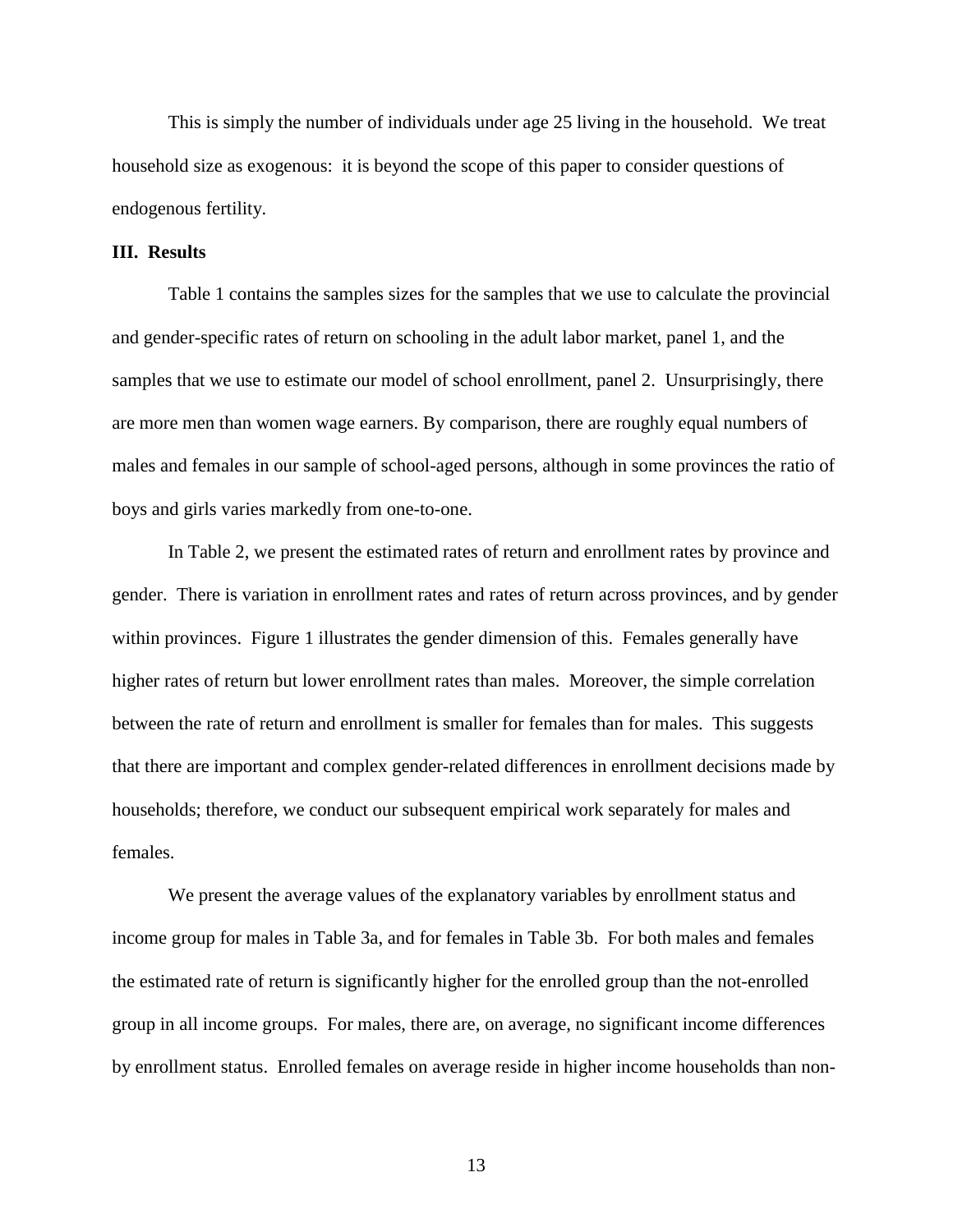enrolled females, even when we restrict our sample to the highest income households. For males, the differences across enrollment status in the  $\delta$  variables and the number of school-age persons in the household  $(n)$  are significant for families below the 95<sup>th</sup> percentile of monthly household income, but not for those at or above the 95<sup>th</sup> percentile. For females, statistically significant differences in the  $\delta$  variables persist into the highest income group.

In Tables 4a (males) and 4b (females), we present the estimated marginal effects from a number of variations of our probit model of school enrollment. For the average male, who in our sample is 15.19 years old, the estimated rate of return has a positive and significant marginal effect on school enrollment in all specifications. The sign and significance of the rate of return are similarly robust for females, although the average marginal effect is smaller for females than it is for males. Figure 2, which is constructed based on the specification corresponding to columns (8) of the tables, illustrates that this gender difference exists across all school ages, although it is significant at the five per cent level only at ages 20 and above. Figure 2 also shows that the marginal effect is low at young ages for both boys and girls, suggesting that the demand for schooling is very inelastic then, possibly because basic education is considered a necessity. For males the marginal effect of the rate of return on schooling on enrollment climbs throughout the age span, but the slope of the marginal effect turns negative for females past the age of 20.

Comparing the result from the probit specifications to those from the probit-IV specifications, we see that instrumenting income produces interesting results. For males, instrumenting raises the marginal effect of income on school enrollment by a factor of roughly 75; for females, it increases the marginal effect by a factor of about 6. The effect of income on school enrollment is significant for males only after income has been instrumented, but it is significant for females in all specifications that include it.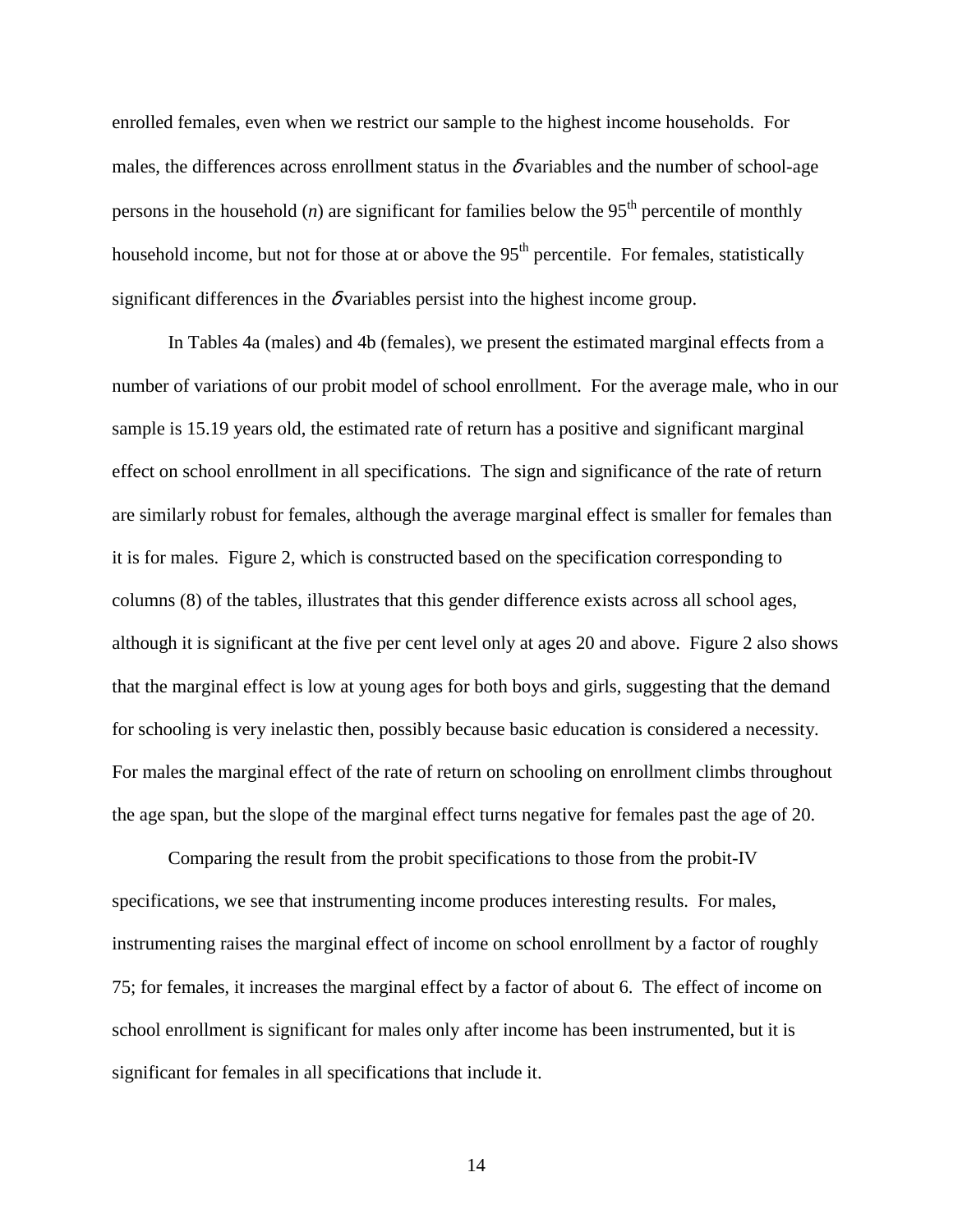Instrumenting for income has an interesting impact on some other variables. The effect of urban residence goes from positive to negative for both sexes; for males the effect gains significance, but the reverse occurs for females. The effect of the household head's education level on enrollment changes from positive and statistically significant to negative and insignificant for both males and females. The implication of these results is that when income is not properly measured, the household head's education and urban residential status, both of which have positive simple correlation with monthly household income, have a tendency to pick up the effect of income on enrollment.

Other significant variables in the instrumented equations are the indicator variable for mother at home and the number of school-aged persons in the household. For both males and females, mother living in the household matters to school enrollment and the effect is larger for females than for males. The number of school-aged persons living in the household has a significant and negative impact for females, but the effect is not significant for males.

With Tables 5a (males) and 5b (females), we search for a sub-sample of families that is not liquidity constrained. Our test for the absence of liquidity constraints is the joint significance of only the  $\theta$  variables. Wald statistics necessary for conducting this test are presented at the bottom of the tables. For all sub-samples of the data, except for males in the highest income households, we reject the hypothesis of absent liquidity constraints. We find it remarkable that the statistically positive effect of household income persists for females in the highest income households.

Two other features of Tables 5a and 5b are worthy of remark. First, the effect of household head's education is positive and significant only for females from highest income households and only in the most inclusive specification. That the education of the adult decision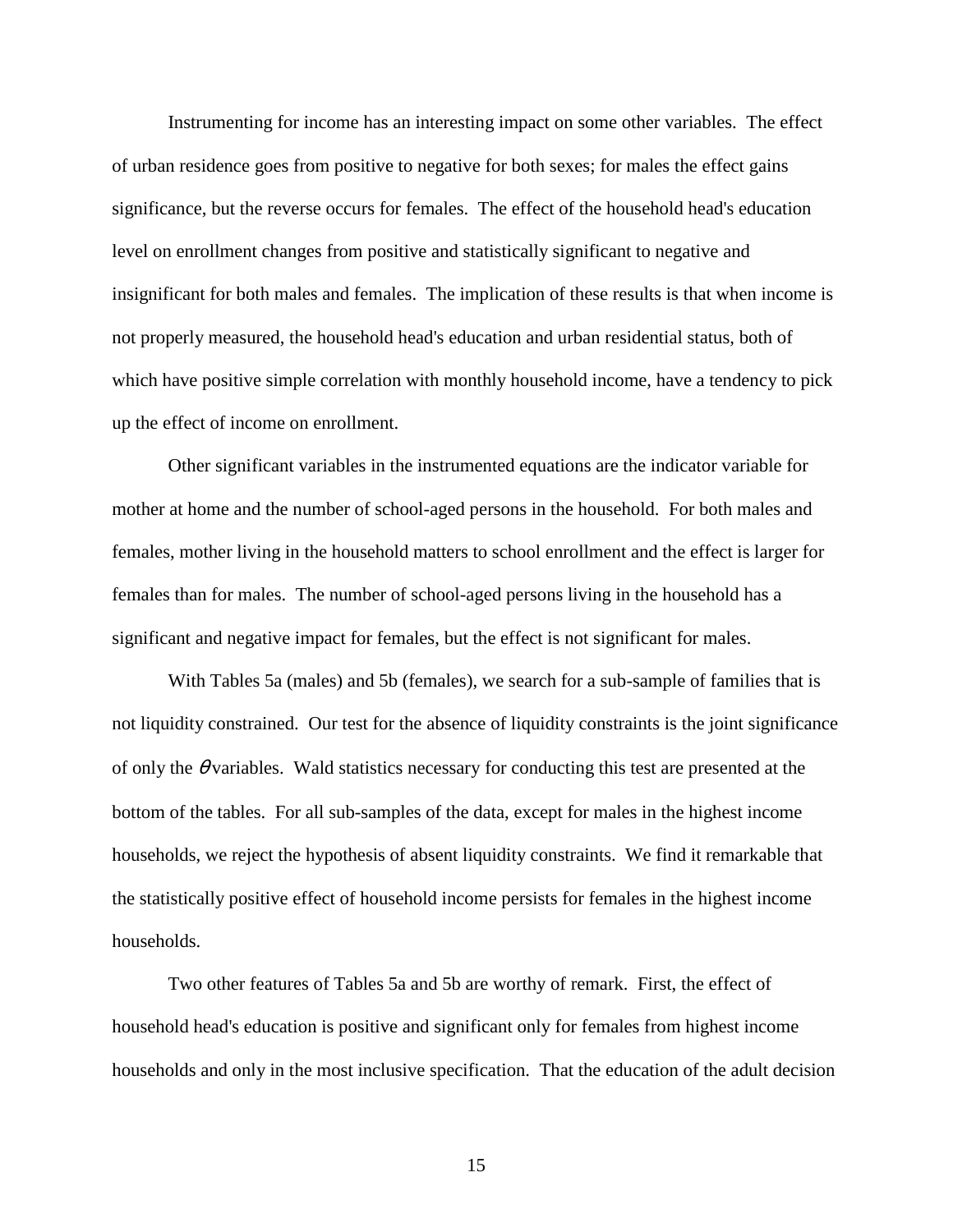maker affects the educational attainment of children is a point of emphasis in much of the received literature and in policy discussions. Our results suggest that this emphasis could be weakened. Finally, for those in the highest income households, the only significant  $\theta$  variables to the enrollment decision are age, for males and females, and household head's education, for females. The rate of return on education is not significant on average. This may be a symptom of small sample sizes, but it also may be a signal that the general opportunities that develop for these children as they age may be better than for those from lower income households.

### **IV. Conclusions**

 $\overline{a}$ 

 In this paper, we have studied school enrollment with a particular emphasis on the relationship between regional rates of return to schooling in the adult labor market and children's school enrollment. We show that theoretical ambiguity about the sign of this relationship in liquidity-constrained households makes it an empirical question that should be looked at on a context-by-context basis. For African South Africans, we generally find a significant positive relationship between the rate of return and enrollment, suggesting that successful efforts to raise the rate of return should have a positive impact in this context.

 Our results further tell us that liquidity constraints matter to the school enrollment decision in South Africa, so that a focus on easing "cash-flow" problems for poorer African families may be a productive additional emphasis for policy.<sup>21</sup> We see no particular reason to focus on other specific characteristics of individual households or children, since the statistical importance of these likely traces to the existence of liquidity constraints, except for gender.

 The fact that schooling returns have a differential impact on girls' and boys' enrollment shows up across all our empirical work. The general result is easy to state: women's labor

 $21$  In drawing this conclusion, we add to a growing body of empirically based insights concerning the importance of easing liquidity constraints to encouraging schooling or to discouraging child labor. A recent discussion of these literatures is in Beegle, Dehehjia and Gatti (2003).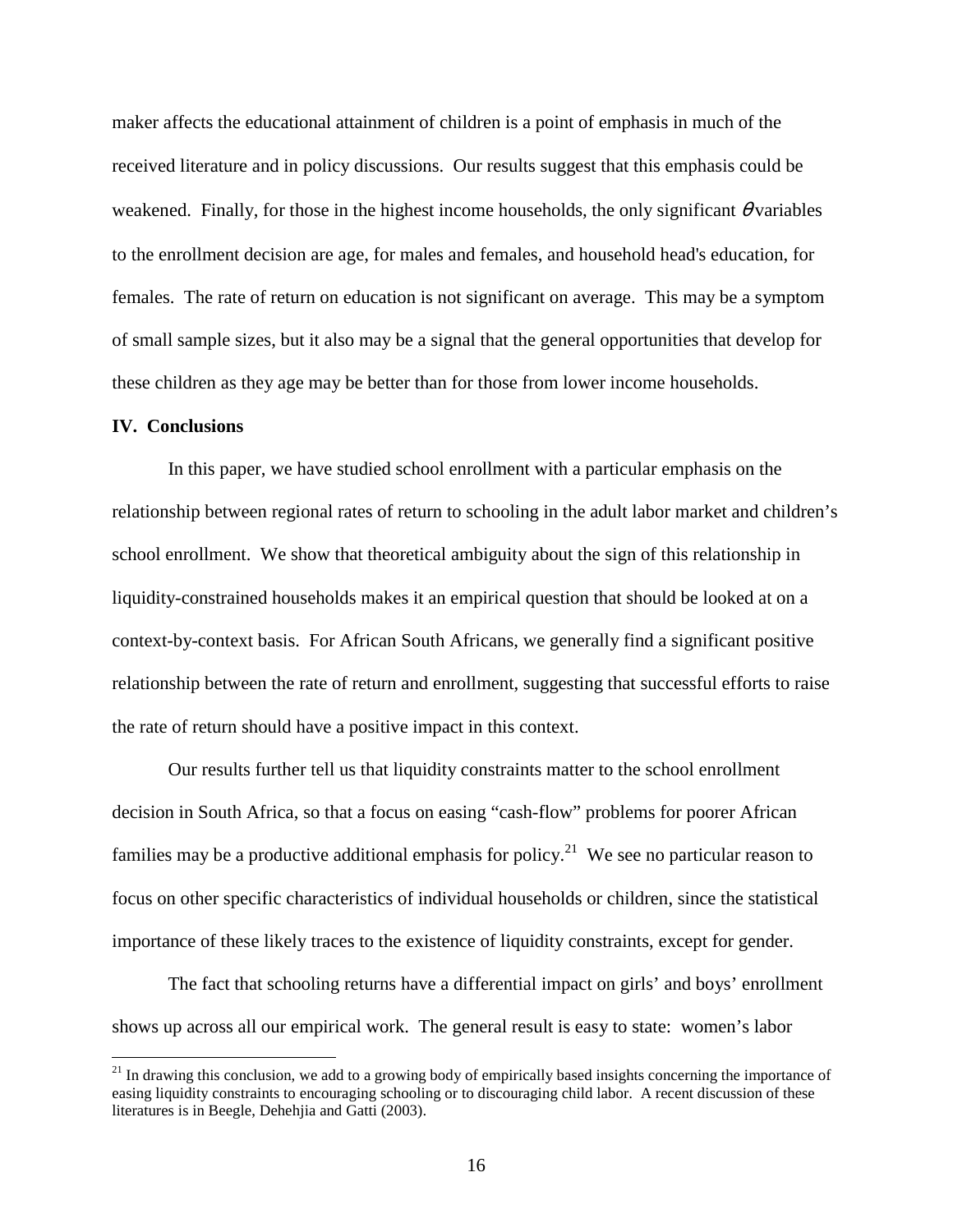market returns are generally higher, but girls' school enrollment rates are lower and generally less responsive to market returns. If this means that females in South Africa are disadvantaged relative to males, we think the follow on implication is that the disadvantage traces to differential treatment by their parents or guardians rather than to discrimination in the labor market. The precise reasons why South African households might treat girls differently is an important question for further research.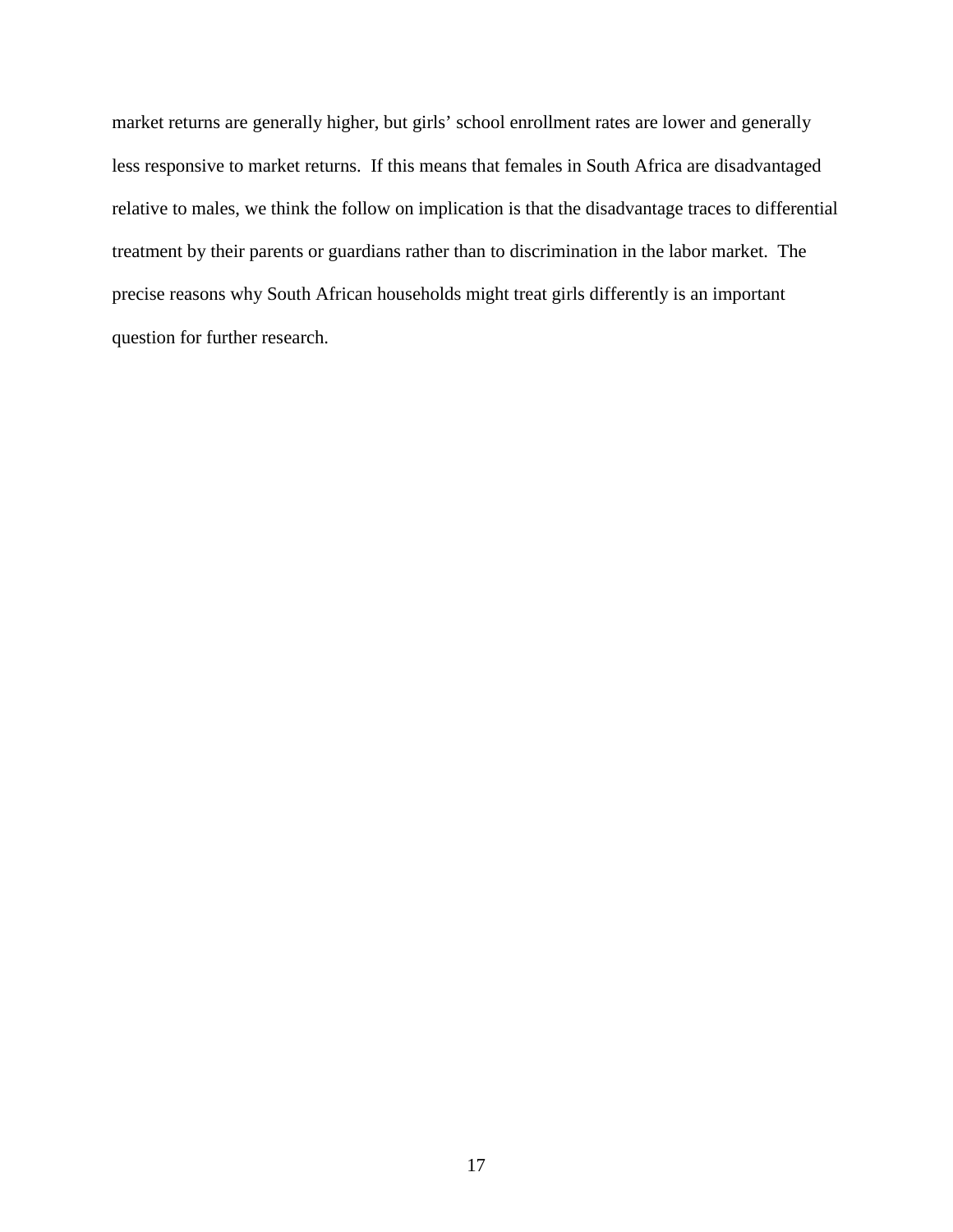### References

- Acemoglu, Daron and J.-S. Pischke (2001) "Changes in the Wage Structure, Family Income, and Children's Education," *European Economic Review,* 45: 890-906.
- Anderson, Kathryn H.; Elizabeth M. King and Yan Wang (2003) "Market Returns, Transfers and Demand for Schooling in Malaysia, 1976-89, Journal of Development Studies 39: 1-28.
- Anderson, Kermyt, Anne Case, and David Lam (2001) "Causes and Consequences of Schooling Outcomes in South Africa: Evidence from Survey Data." Population Studies Center at the Institute for Social Research, University of Michigan. Report No. 01-490.
- Baland, Jean-Marie and James A. Robinson (2000), "Is Child Labor Inefficient?" *Journal of Political Economy* 108 (4): 663 - 679.
- Basu, Kaushik and Pham Hoang Van (1998) "The Economics of Child Labor," *American Economic Review* 88 (3): 412-427.
- Becker, Gary S. and Nigel Tomes (1986) "Human Capital and the Rise and Fall of Families," *Journal of Labor Economics,* 4(3-2): S1-S39.
- Beegle, Kathleen; Rajeev Dehejia, and Roberta Gatti (2003) "Child Labor, Crop Shocks and Credit Constraints," NBER Working Paper #10088.
- Behrman, Jere R. (1997) "Mother's Schooling and Child Education: A Survey," mimeo, University of Pennsylvania.

\_\_\_\_\_\_\_\_\_\_\_ (1999) "Labor Markets in Developing Countries," in Orley C. Ashenfelter and David Card (eds.) *Handbook of Labor Economics*, vol. 3B: 2859-2939.

and James C. Knowles (1999) "Household Income and Child Schooling in Vietnam," *The World Bank Economic Review,* 13(2): 211-56.

Bertrand, Marianne; Sendhil Mullainathan, and Douglas Miller (2001) "Public Policy and Extended Families: Evidence from South Africa." MIT Department of Economics Working Paper 01-31.

Bhalotra, Sonia (2001) "Parent Altruism," mimeo, University of Bristol.

and Zafiris Tzannatos (2002) "Child Labor: What Have We Learnt?" World Bank Social Protection Discussion Paper.

Case, Anne (2001) "Does Money Protect Health Status? Evidence from South African Pensions," mimeo, Princeton University.

\_\_\_\_\_\_\_\_\_\_\_ and Angus Deaton (1998) "Large Cash Transfers to the Elderly in South Africa," *Economic Journal,* 108: 1330-61.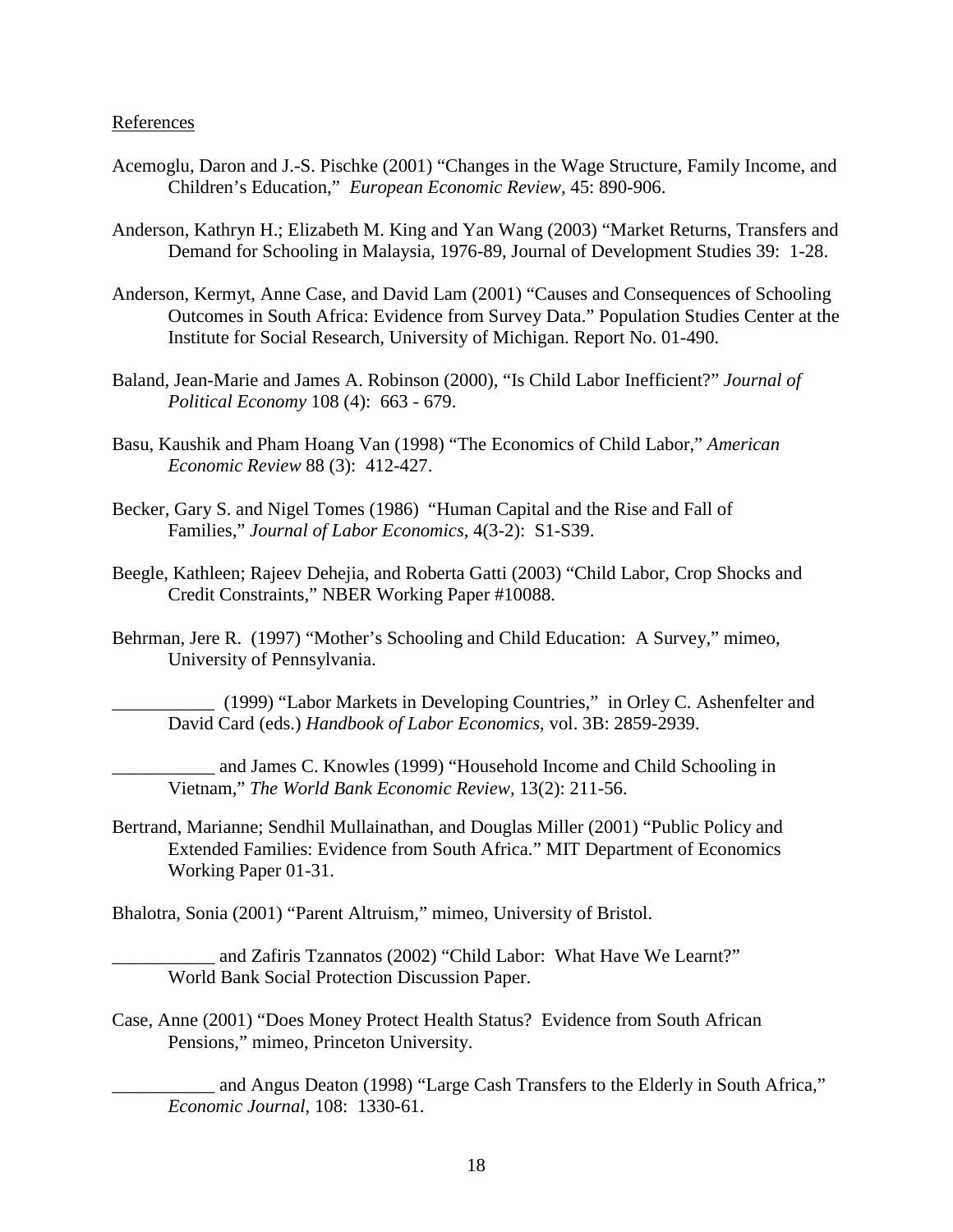and Motohiro Yogo, (1999) "Does School Quality Matter? Returns to Education and the Characteristics of Schools in South Africa" NBER Working Paper # 7399.

\_\_\_\_\_\_\_\_\_\_\_; Christina Paxson, and Joseph Ableidinger (2002) "Orphans in Africa," NBER Working Paper 9213.

- Deb, Partha and Furio Rosati (2002) **"**Determinants of Child Labor and School Attendance: The Role of Household Unobservables" Manuscript: IUPUI.
- Duflo, Esther (2000) "Grandmothers and Granddaughters: Old Age Pensions and Intrahousehold Allociation in South Africa, mimeo, MIT.
- Edmonds, Eric V. (2002a) "Is Child Labor Inefficient? Evidence from Large Cash Transfers," mimeo, Dartmouth College.

\_\_\_\_\_\_\_\_\_\_ (2002b) "Understanding Sibling Differences in Child Labor" mimeo, Dartmouth College.

- Foster, Andrew D. and Mark R. Rosenzweig (1996) "Technical Change and Human Capital Returns and Investments: Evidence from the Green Revolution," *American Economic Review* 86(4): 931–953.
- Foster, Andrew D. and Mark R. Rosenzweig (2004), "Technological Change and the Distribution of Schooling: Evidence from Green-Revolution India," *Journal of Development Economics* 74: 87–111.
- Gormly, Sarah (2002) *Essays in Labor Economics* (Doctoral Dissertation; Washington, D.C.: Georgetown University.
- Greene, William H. (2003) *Econometric Analysis* (vol. 5) Upper Saddle River, NJ: Prentice-Hall.
- Grootaert, Christiann and Harry Patrinos (1999) *The Policy Analysis of Child Labor: A Comparative Study*, (New York: St. Martins)
- Jacoby, Hanan G. and Emmanuel Skoufias (1997) "Risk, Financial Markets, and Human Capital in a Developing Country," *Review of Economic Studies,* 64: 311-55.
- Jensen, Robert (forthcoming) "Do Private Transfers 'Displace' the Benefits of Public Transfers? Evidence from South Africa," *Journal of Public Economics.*
- Kochar, Anjini (2004) "Urban influences on Rural Schooling in India," *Journal of Development Economics* 74: 113– 136.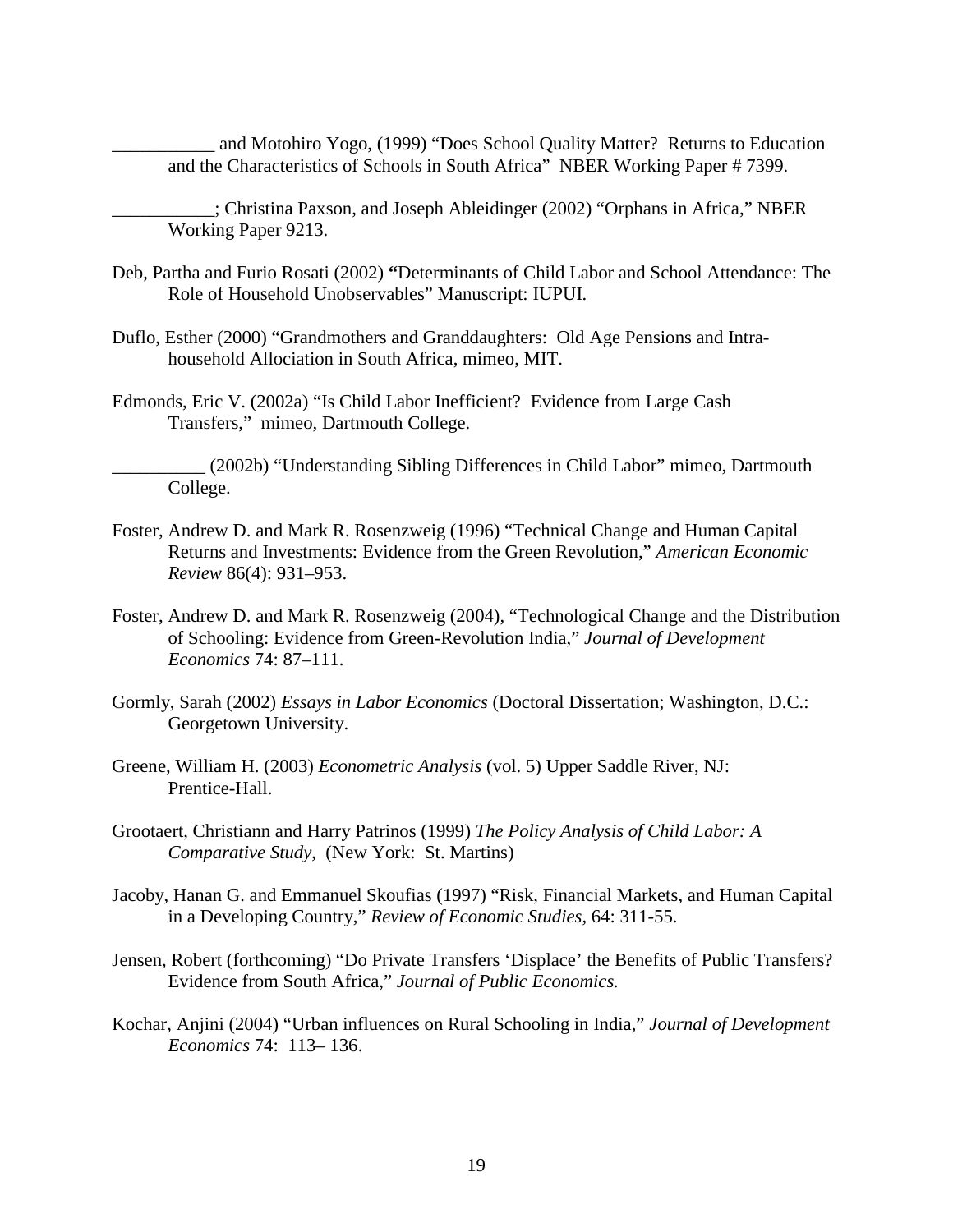- Lund, Frances (1993) "State Social Benefits in South Africa." *International Social Security Review* 46(1): 5-25.
- Murphy, Kevin M., and Robert H. Topel (1985) Estimation and Inference in Two-Step Econometric Models, *Journal of Business and Economic Statistics* 3: 370 - 378.
- Newey, Whitney (1987) "Efficient Estimation of Limited Dependent Variable Models with Endogenous Explanatory Variables," *Journal of Econometrics* 36: 231-250.
- Ranjan, Priya (2001) "Credit Constraints and the Phenomenon of Child Labor," *Journal of Development Economics* 64 (1): 81 – 102.
- Rogers, Carol Ann and Kenneth A. Swinnerton (2004) "Does Child Labor Decrease When Parental Incomes Rise?" *Journal of Political Economy,* forthcoming.
- Smith, Richard J. and Richard W. Blundell (1986) "An Exogeneity Test for a Simultaneous Tobit Model with an Application to Labor Supply," *Econometrica*, 54(3): 679-85.
- South Africa Labour Development Research Unit (1994) *South Africa Integrated Household Survey* (University of Cape Town, South Africa).
- Van der Berg, Servaas (1994) "Issues in South African Social Security," World Bank-IFC-MIGA Office Memorandum.
- Yamauchi-Kawana, Futoshi (1997) "Information, Neighborhood Effects and Investment in Human Capital: Learning Schooling Returns in a Dynamic Context," mimeo, University of Pennsylvania.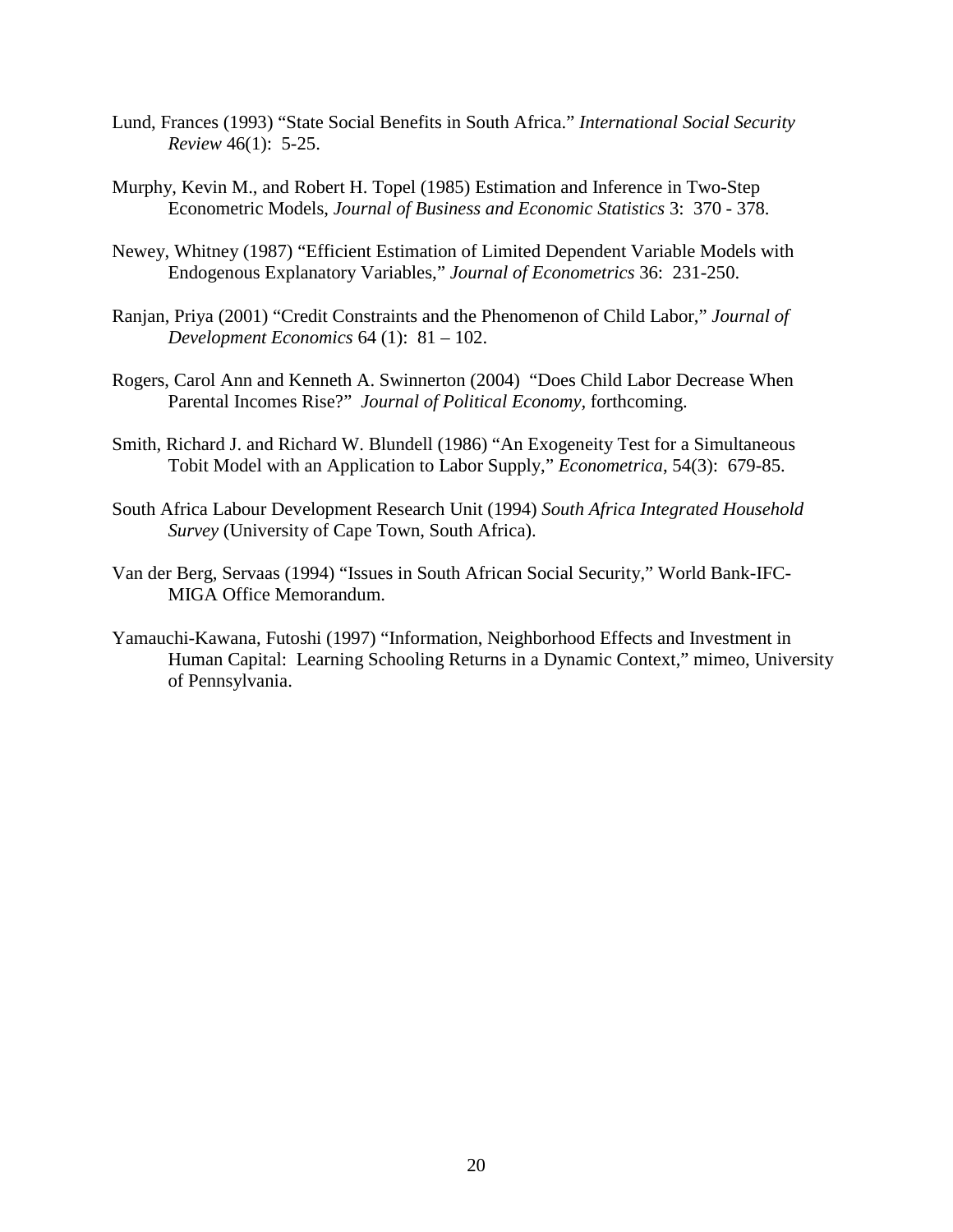|                                                                                                                                                                                          | <b>Table 1: Sample Sizes</b>                                       |                |       |        |
|------------------------------------------------------------------------------------------------------------------------------------------------------------------------------------------|--------------------------------------------------------------------|----------------|-------|--------|
| Province<br>Cape<br><b>Natal</b><br>Transvaal<br>Orange Free State<br>Kwazulu<br>Kangwane<br>Qwa-qwa<br>Gazankulu<br>Lebowa<br>Kwandebele<br>Transkei<br>Bophuthawana<br>Venda<br>Ciskei | For calculation of<br>rates of return in the<br>adult labor market | For $(5)$      |       |        |
|                                                                                                                                                                                          | Male                                                               | Female         | Male  | Female |
|                                                                                                                                                                                          | 170                                                                | 100            | 272   | 265    |
|                                                                                                                                                                                          | 109                                                                | 93             | 159   | 142    |
|                                                                                                                                                                                          | 973                                                                | 520            | 971   | 968    |
|                                                                                                                                                                                          | 281                                                                | 159            | 397   | 426    |
|                                                                                                                                                                                          | 282                                                                | 229            | 1,383 | 1,481  |
|                                                                                                                                                                                          | 58                                                                 | 45             | 197   | 214    |
|                                                                                                                                                                                          | 13                                                                 | $\overline{7}$ | 44    | 56     |
|                                                                                                                                                                                          | 46                                                                 | 28             | 270   | 270    |
|                                                                                                                                                                                          | 92                                                                 | 98             | 796   | 873    |
|                                                                                                                                                                                          | 39                                                                 | 31             | 133   | 126    |
|                                                                                                                                                                                          | 65                                                                 | 46             | 785   | 934    |
|                                                                                                                                                                                          | 172                                                                | 131            | 496   | 543    |
|                                                                                                                                                                                          | 47                                                                 | 32             | 134   | 132    |
|                                                                                                                                                                                          | 45                                                                 | 40             | 185   | 195    |
|                                                                                                                                                                                          | 2392                                                               | 1559           | 6222  | 6625   |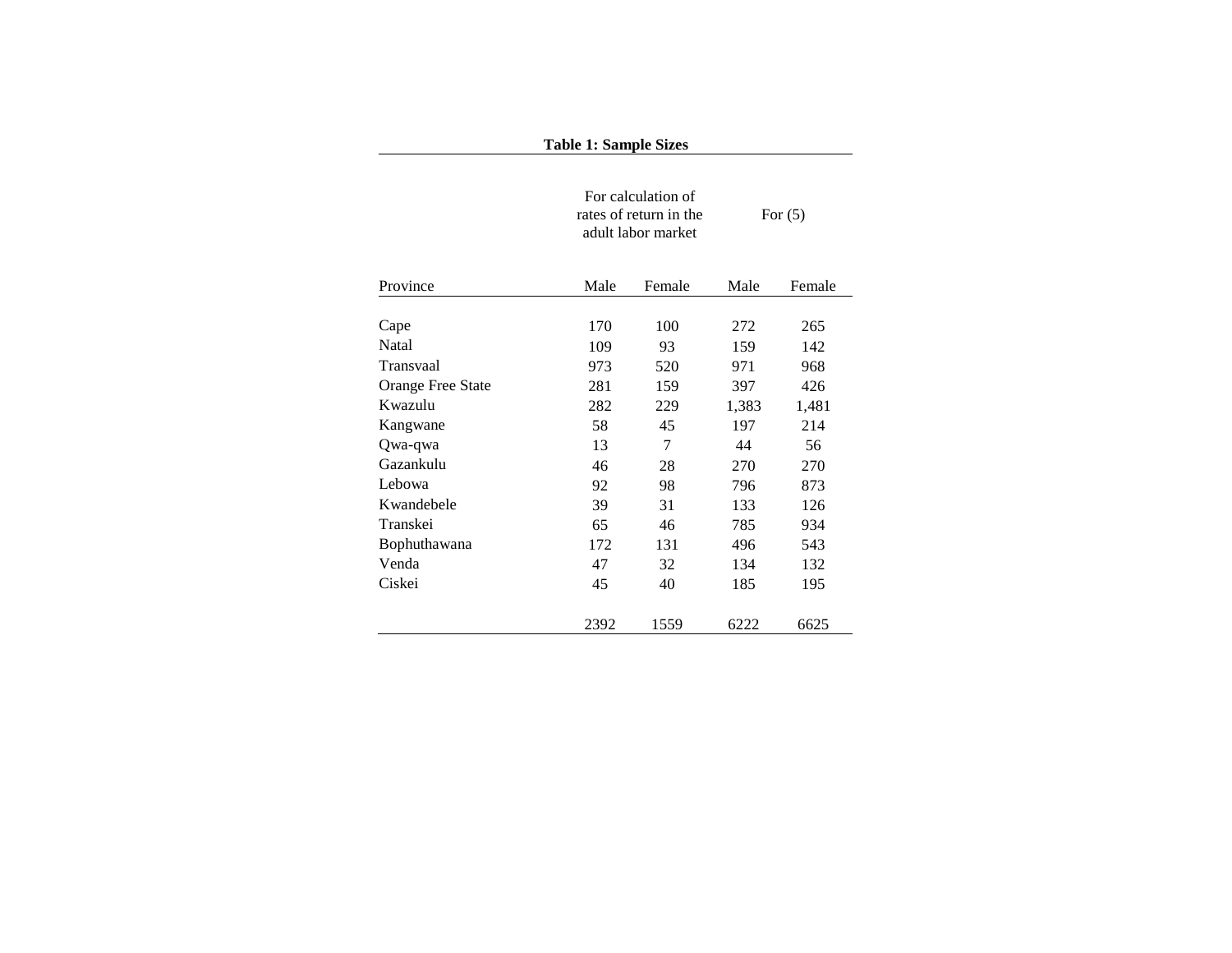| Table 2: Estimated Rates of Return on Schooling and Enrollment |
|----------------------------------------------------------------|
| <b>Rates by Gender and Province of Residence</b>               |

|                   |        | Est. Rt. of Rtn on<br>Schooling |        | <b>Enrollment Rates</b> |      |        |  |
|-------------------|--------|---------------------------------|--------|-------------------------|------|--------|--|
| Province          | Female | Male                            |        | Female                  | Male |        |  |
| Cape              | 0.17   | 0.06                            | **     | 0.68                    | 0.70 |        |  |
| Natal             | 0.09   | 0.03                            |        | 0.60                    | 0.65 |        |  |
| Transvaal         | 0.13   | 0.08                            | **     | 0.73                    | 0.73 |        |  |
| Orange Free State | 0.12   | 0.12                            |        | 0.77                    | 0.83 | $\ast$ |  |
| Kwazulu           | 0.13   | 0.08                            | *      | 0.75                    | 0.79 | $*$    |  |
| Kangwane          | 0.18   | 0.09                            | **     | 0.81                    | 0.82 |        |  |
| Qwa-qwa           | 0.38   | 0.14                            | **     | 0.75                    | 0.80 |        |  |
| Gazankulu         | 0.13   | 0.05                            | *      | 0.86                    | 0.89 |        |  |
| Lebowa            | 0.19   | 0.12                            | $\ast$ | 0.84                    | 0.89 | $*$    |  |
| Kwandebele        | 0.05   | 0.03                            |        | 0.81                    | 0.87 |        |  |
| Transkeit         | 0.15   | 0.08                            |        | 0.79                    | 0.81 |        |  |
| Bophuthawana      | 0.12   | 0.08                            |        | 0.72                    | 0.73 |        |  |
| Venda             | 0.13   | 0.12                            |        | 0.77                    | 0.86 |        |  |
| Ciskei            | 0.21   | 0.10                            | **     | 0.82                    | 0.86 |        |  |

\*\* indicates a 1% statistical difference in rates of return (or enrollment rates) across gender \* indicates a 5% statistical difference in rates of return (or enrollment rates) across gender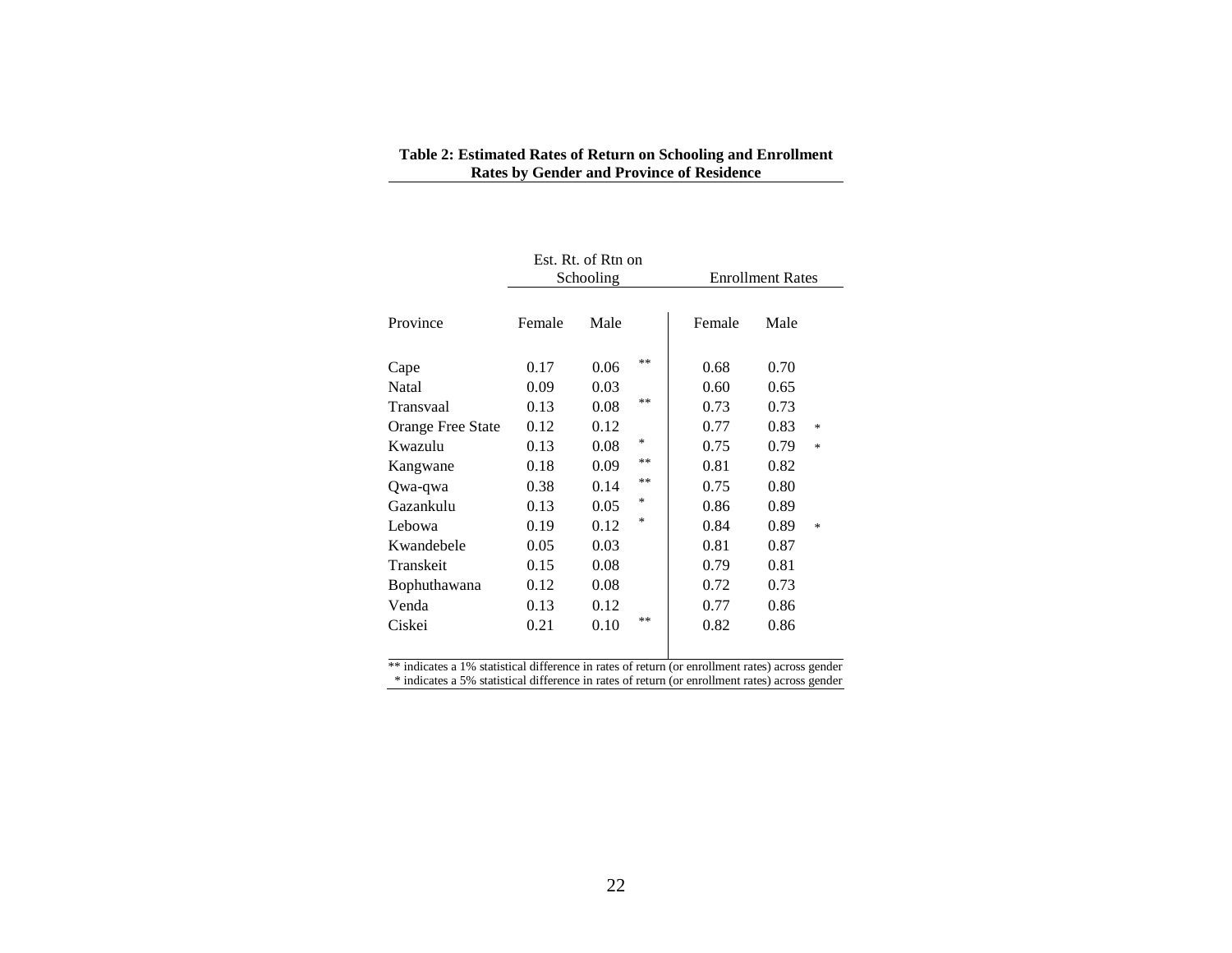

**Figure 1: Provincial Rates of Return and Enrollment Incidence, by Gender** 

NOTE: The Qwa-qwa province is omitted from figure 2 because it is an outlier.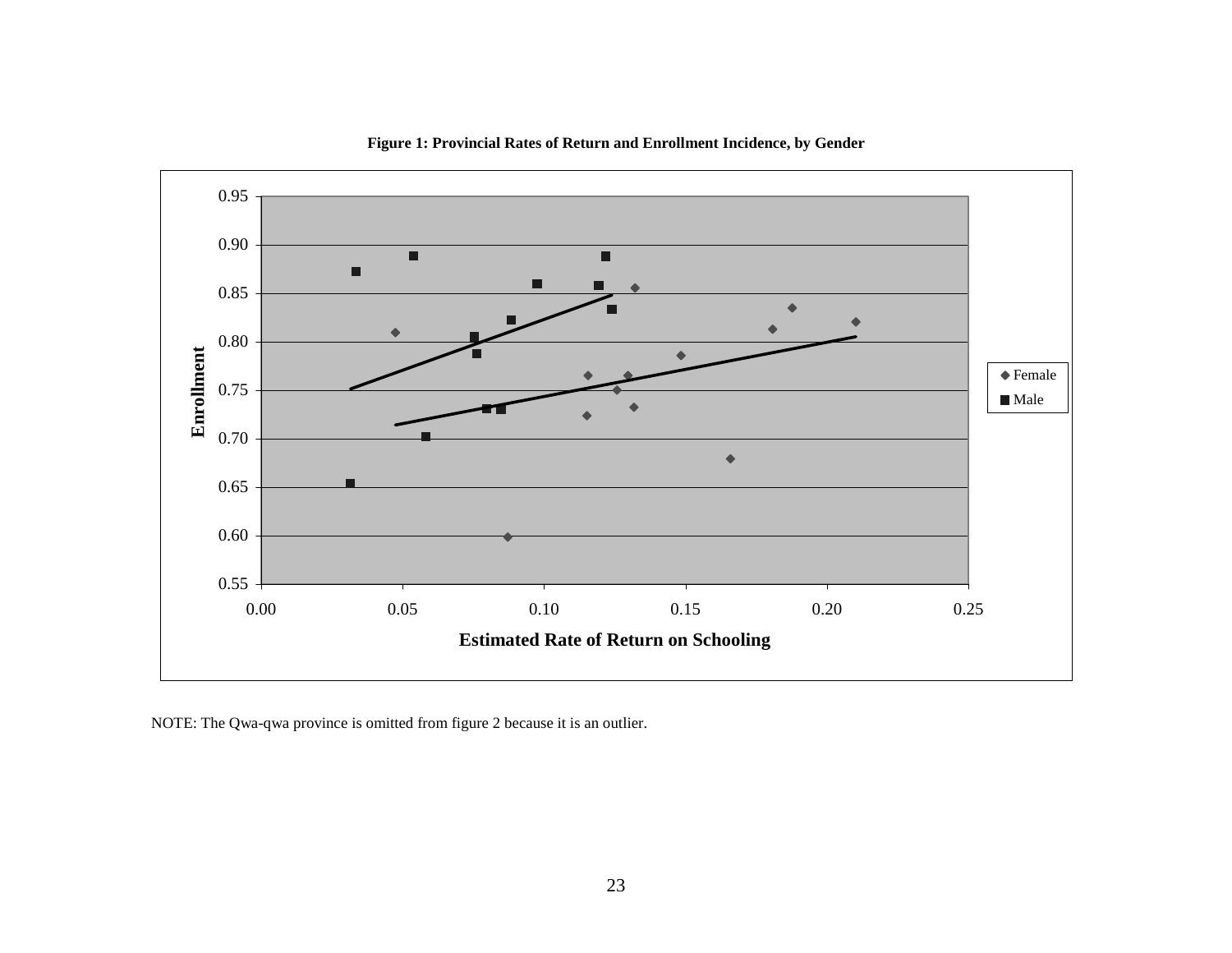|                       |                                                  |            | Overall    |            | Lower 95%  | Upper 5%   |                                                                                                                                                                                                                                                                                  |  |
|-----------------------|--------------------------------------------------|------------|------------|------------|------------|------------|----------------------------------------------------------------------------------------------------------------------------------------------------------------------------------------------------------------------------------------------------------------------------------|--|
|                       |                                                  | <b>Not</b> |            | <b>Not</b> |            | <b>Not</b> |                                                                                                                                                                                                                                                                                  |  |
|                       |                                                  | enrolled   | Enrolled   | enrolled   | Enrolled   | enrolled   |                                                                                                                                                                                                                                                                                  |  |
| a                     | Total monthly household income                   | 1056.71    | 1109.76    | 837.30     | 862.23     | 5899.74    | 5089.95                                                                                                                                                                                                                                                                          |  |
|                       |                                                  | (56.342)   | (19.263)   | (19.058)   | (10.102)   | (1041.983) | Enrolled<br>(154.584)<br>$0.0844**$<br>(0.0013)<br>13.98 **<br>21.11<br>(00.251)<br>0.49<br>0.49<br>(00.029)<br>$6.51**$<br>4.35<br>(00.247)<br>1.89<br>$3.06**$<br>(0.00034)<br>0.84<br>0.78<br>(00.024)<br>0.73<br>0.63<br>(00.028)<br>6.27<br>5.63<br>(00.183)<br>290<br>0.84 |  |
|                       | Estimated rate of return on schooling            | 0.0812     | $0.0858**$ | 0.0814     | $0.0859**$ | 0.0756     |                                                                                                                                                                                                                                                                                  |  |
|                       |                                                  | (0.0006)   | (0.0003)   | (0.0006)   | (0.0004)   | (0.0024)   |                                                                                                                                                                                                                                                                                  |  |
|                       | Age in years                                     | 19.40      | $14.11**$  | 19.32      | $14.12**$  |            |                                                                                                                                                                                                                                                                                  |  |
|                       |                                                  | (00.128)   | (00.061)   | (0.132)    | (0.062)    | (00.511)   |                                                                                                                                                                                                                                                                                  |  |
| $\boldsymbol{\theta}$ | Household in urban region $(1 = YES)$            | 0.29       | 0.28       | 0.29       | 0.27       |            |                                                                                                                                                                                                                                                                                  |  |
|                       |                                                  | (00.013)   | (00.006)   | (0.013)    | (0.007)    | (00.068)   |                                                                                                                                                                                                                                                                                  |  |
|                       | Education level of household head                | 2.73       | $3.31**$   | 2.65       | $3.11**$   |            |                                                                                                                                                                                                                                                                                  |  |
|                       |                                                  | (00.085)   | (00.048)   | (0.085)    | (0.047)    | (00.530)   |                                                                                                                                                                                                                                                                                  |  |
|                       | Placement in sibling order $(1 = \text{Eldest})$ | 1.83       | $2.75**$   | 1.82       | $2.73**$   |            |                                                                                                                                                                                                                                                                                  |  |
|                       |                                                  | (0.00005)  | (0.00002)  | (0.038)    | (0.024)    | (0.00137)  |                                                                                                                                                                                                                                                                                  |  |
|                       | Mother at home $(1 = Yes)$                       | 0.68       | $0.80**$   | 0.67       | $0.80**$   |            |                                                                                                                                                                                                                                                                                  |  |
| $\delta$              |                                                  | (00.013)   | (00.006)   | (0.014)    | (0.006)    | (00.050)   |                                                                                                                                                                                                                                                                                  |  |
|                       | Father at home $(1 = Yes)$                       | 0.43       | $0.55**$   | 0.42       | $0.55**$   |            |                                                                                                                                                                                                                                                                                  |  |
|                       |                                                  | (00.014)   | (00.007)   | (0.014)    | (0.007)    | (00.061)   |                                                                                                                                                                                                                                                                                  |  |
| n                     | Number of school-aged persons in HH              | 4.99       | $5.32**$   | 4.93       | $5.30**$   |            |                                                                                                                                                                                                                                                                                  |  |
|                       |                                                  | (00.085)   | (00.040)   | (0.086)    | (0.041)    | (00.393)   |                                                                                                                                                                                                                                                                                  |  |
|                       | Sample size                                      | 1,269      | 4,953      | 1,214      | 4,663      | 55         |                                                                                                                                                                                                                                                                                  |  |
|                       | Enrollment rate                                  | 0.80       |            | 0.79       |            |            |                                                                                                                                                                                                                                                                                  |  |

**Table 3a: Average values for school-age males by income group and enrollment status** 

\*\* indicates a 1% statistical significance in difference of means across enrollment status.

\* indicates a 5% statistical significance in difference of means across enrollment status.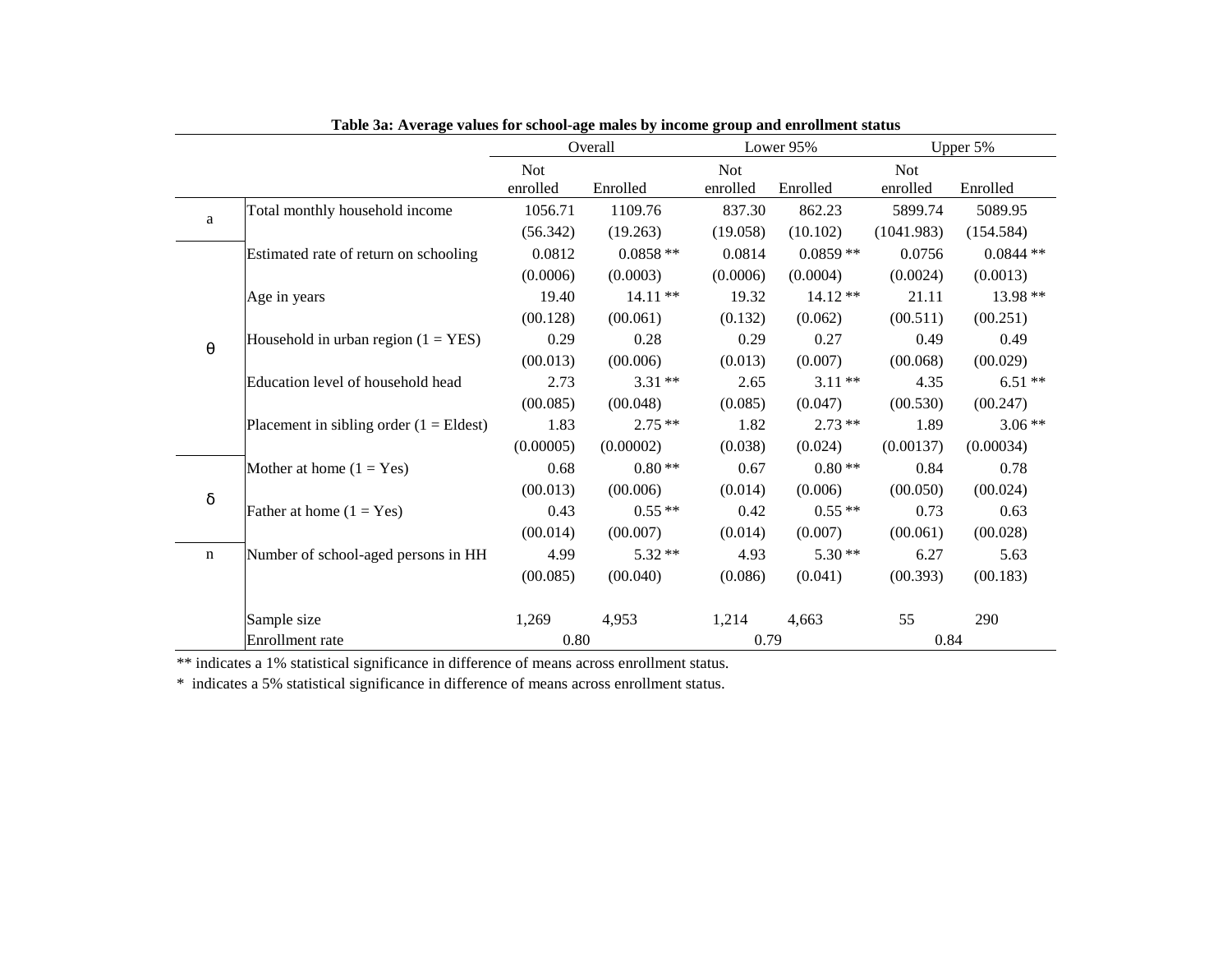|                       |                                                  |                        | Overall               |                        | Middle 90%            |                         | Upper 5%  |
|-----------------------|--------------------------------------------------|------------------------|-----------------------|------------------------|-----------------------|-------------------------|-----------|
|                       |                                                  | <b>Not</b><br>enrolled | Enrolled              | <b>Not</b><br>enrolled | Enrolled              | <b>Not</b><br>enrolled  | Enrolled  |
| $\mathbf{a}$          | Total monthly household income                   |                        | 930.94 1121.41 **     | 811.52                 | $860.88*$             | 4508.88                 | 5344.75 * |
|                       |                                                  |                        | $(24.535)$ $(26.216)$ |                        | $(16.877)$ $(9.905)$  | $(240.221)$ $(337.548)$ |           |
|                       | Estimated rate of return on schooling            |                        | $0.1393$ $0.1436**$   | 0.1397                 | $0.1441$ **           | 0.1276                  | $0.1356*$ |
|                       |                                                  |                        | $(0.0009)$ $(0.0005)$ |                        | $(0.0010)$ $(0.0006)$ | (0.0034)                | (0.0018)  |
|                       | Age in years                                     | 20.13                  | $14.12**$             | 20.09                  | $14.05**$             | 21.38                   | 15.22 **  |
|                       |                                                  | (0.097)                | (0.060)               | (0.099)                | (0.061)               | (0.369)                 | (0.261)   |
| $\boldsymbol{\theta}$ | Household in urban region $(1 = YES)$            | 0.27                   | 0.28                  | 0.26                   | 0.26                  | 0.56                    | 0.50      |
|                       |                                                  | (0.011)                | (0.006)               | (0.011)                | (0.006)               | (0.071)                 | (0.029)   |
|                       | Education level of household head                | 2.88                   | $3.32**$              | 2.79                   | $3.13**$              | 5.48                    | 6.41      |
|                       |                                                  | (0.083)                | (0.047)               | (0.083)                | (0.047)               | (0.593)                 | (0.230)   |
|                       | Placement in sibling order $(1 = \text{Eldest})$ | 1.64                   | $2.73$ **             | 1.64                   | $2.74$ **             | 1.68                    | $2.68**$  |
|                       |                                                  | (0.027)                | (0.023)               | (0.027)                | (0.024)               | (0.155)                 | (0.100)   |
|                       | Mother at home $(1 = Yes)$                       | 0.59                   | $0.81**$              | 0.59                   | $0.80**$              | 0.66                    | $0.82 *$  |
| $\delta$              |                                                  | (0.012)                | (0.006)               | (0.013)                | (0.006)               | (0.068)                 | (0.022)   |
|                       | Father at home $(1 = Yes)$                       | 0.38                   | $0.54**$              | 0.38                   | $0.53**$              | 0.46                    | $0.65*$   |
|                       |                                                  | (0.012)                | (0.007)               | (0.013)                | (0.007)               | (0.071)                 | (0.028)   |
| $\mathbf n$           | Number of school-aged persons in HH              | 5.32                   | 5.39                  | 5.29                   | 5.38                  | 6.14                    | 5.57      |
|                       |                                                  | (0.075)                | (0.039)               | (0.076)                | (0.040)               | (0.477)                 | (0.174)   |
|                       | Sample size                                      | 1,548                  | 5,077                 | 1,498                  | 4,782                 | 50                      | 295       |
|                       | Enrollment rate                                  |                        | 0.77                  |                        | 0.76                  |                         | 0.86      |

|  |  | Table 3b: Average values for school-age females by income group and enrollment status |
|--|--|---------------------------------------------------------------------------------------|
|  |  |                                                                                       |

\*\* indicates a 1% statistical significance in difference of means across enrollment status.

\* indicates a 5% statistical significance in difference of means across enrollment status.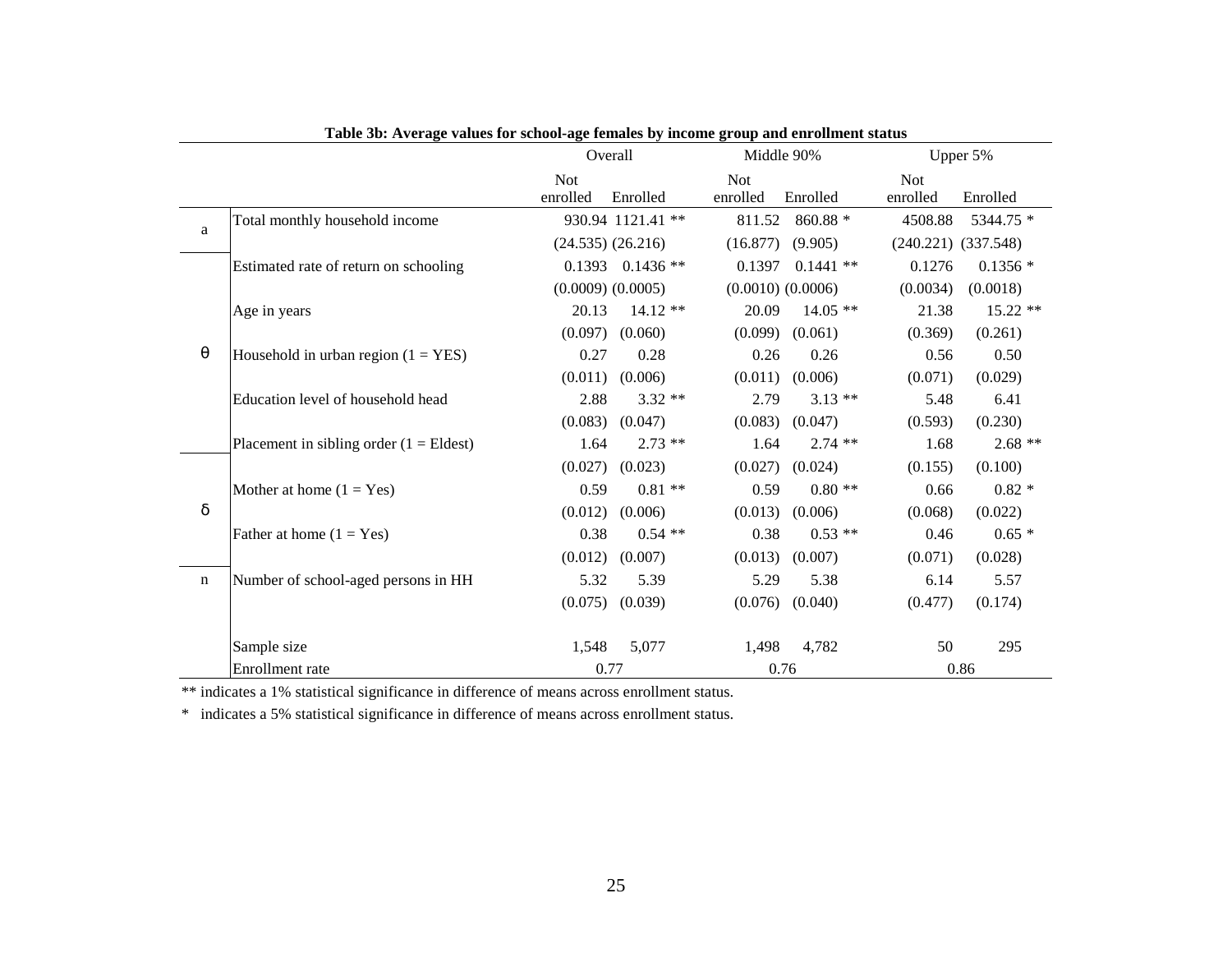|             |                                       |         |              |              | Probit         |                |              |              | Probit, IV   |              |
|-------------|---------------------------------------|---------|--------------|--------------|----------------|----------------|--------------|--------------|--------------|--------------|
|             |                                       | xbar    |              | $\mathbf{2}$ | $\mathfrak{Z}$ | $\overline{4}$ | 5            | 6            | 7            | $\,8\,$      |
|             | Age in years                          | 15.19   | $-0.03406**$ | $-0.03400**$ | $-0.03409**$   | $-0.03330**$   | $-0.03360**$ | $-0.03658**$ | $-0.03651**$ | $-0.03593**$ |
|             |                                       |         | (0.00146)    | (0.00184)    | (0.00185)      | (0.00177)      | (0.00184)    | (0.00227)    | (0.00213)    | (0.00208)    |
|             | Estimated rate of return on schooling | 0.08    | $1.28010**$  | 1.36005**    | 1.36676**      | 1.33609**      | 1.34070**    | 1.58407**    | $1.60738**$  | $1.60755**$  |
|             |                                       |         | (0.39767)    | (0.39549)    | (0.39534)      | (0.39436)      | (0.39409)    | (0.42035)    | (0.41323)    | (0.41319)    |
| $\theta$    | Resides in urban area $(1 = Yes)$     | 0.29    |              | 0.00812      | 0.00642        | 0.01331        | 0.01401      | $-0.05164$   | $-0.05865*$  | $-0.06351*$  |
|             |                                       |         |              | (0.01563)    | (0.01607)      | (0.01554)      | (0.01564)    | (0.03109)    | (0.02812)    | (0.02962)    |
|             | Sibling order $(1 =$ eldest)          | 2.56    |              | 0.00119      | 0.00077        | 0.00139        | $-0.00067$   | $-0.01178$   | $-0.01381$   | $-0.00961$   |
|             |                                       |         |              | (0.00589)    | (0.00588)      | (0.00583)      | (0.00616)    | (0.00829)    | (0.00766)    | (0.00715)    |
|             | Education of household head           | 3.19    |              | 0.01137      | $0.01101**$    | $0.01120**$    | $0.01132**$  | $-0.00234$   | $-0.00414$   | $-0.00497$   |
|             |                                       |         |              | (0.00210)    | (0.00215)      | (0.00212)      | (0.00210)    | (0.00660)    | (0.00541)    | (0.00560)    |
| a           | Total household monthly income        | 1098.94 |              |              | 0.000004       | 0.000002       | 0.000002     | $0.00012*$   | $0.00014**$  | $0.00015**$  |
|             |                                       |         |              |              | (0.000005)     | (0.000005)     | (0.000005)   | (0.00005)    | (0.00004)    | (0.00005)    |
|             | Mother at home $(1 = Yes)$            | 0.77    |              |              |                | $0.05117**$    | $0.04999$ ** |              | $0.04052**$  | $0.04248**$  |
| $\delta$    |                                       |         |              |              |                | (0.01541)      | (0.01486)    |              | (0.01487)    | (0.01456)    |
|             | Father at home $(1 = Yes)$            | 0.53    |              |              |                | $0.03833**$    | $0.03802**$  |              | 0.01310      | 0.01266      |
|             |                                       |         |              |              |                | (0.01276)      | (0.01276)    |              | (0.01614)    | (0.01623)    |
| $\mathbf n$ | Number of school-aged persons in HH   | 5.25    |              |              |                |                | 0.00156      |              |              | $-0.00376$   |
|             |                                       |         |              |              |                |                | (0.00250)    |              |              | (0.00268)    |
|             | V-hat                                 |         |              |              |                |                |              | $-0.00012*$  | $-0.00014**$ | $-0.00014**$ |
|             |                                       |         |              |              |                |                |              | (0.00006)    | (0.00005)    | (0.00005)    |
|             | $\chi^2$ (regression)                 |         | 564.56**     | 593.36**     | 603.56**       | 661.92**       | 675.39**     | 614.69**     | 679.76**     | 693.43**     |
|             | $\chi^2$<br>(theta)                   |         | 550.25**     | 588.37**     | 596.22**       | 651.48**       | 661.56**     | 588.02**     | 659.90**     | 680.93**     |
|             | $\chi^2$<br>(income)                  |         |              |              | 0.54           | 0.17           | 0.15         | 4.95*        | $9.81**$     | 671.48**     |
|             | $\chi^2$<br>(delta)                   |         |              |              |                | 26.02**        | $26.74**$    |              | $9.31**$     | 9.92**       |
|             | $\chi^2$<br>(n)                       |         |              |              |                |                | 0.39         |              |              | $10.67**$    |
|             | $\chi^2$<br>(delta, n, income)        |         |              |              | 0.54           | $26.03**$      | $26.75**$    | 4.95         | $36.02**$    | $38.63**$    |
|             | Sample size                           | 6222    |              |              |                |                |              |              |              |              |

**Table 4a: Estimated Marginal Effects for Males** 

\*\* indicates significance at the 1% level

\* indicates significance at the 5% level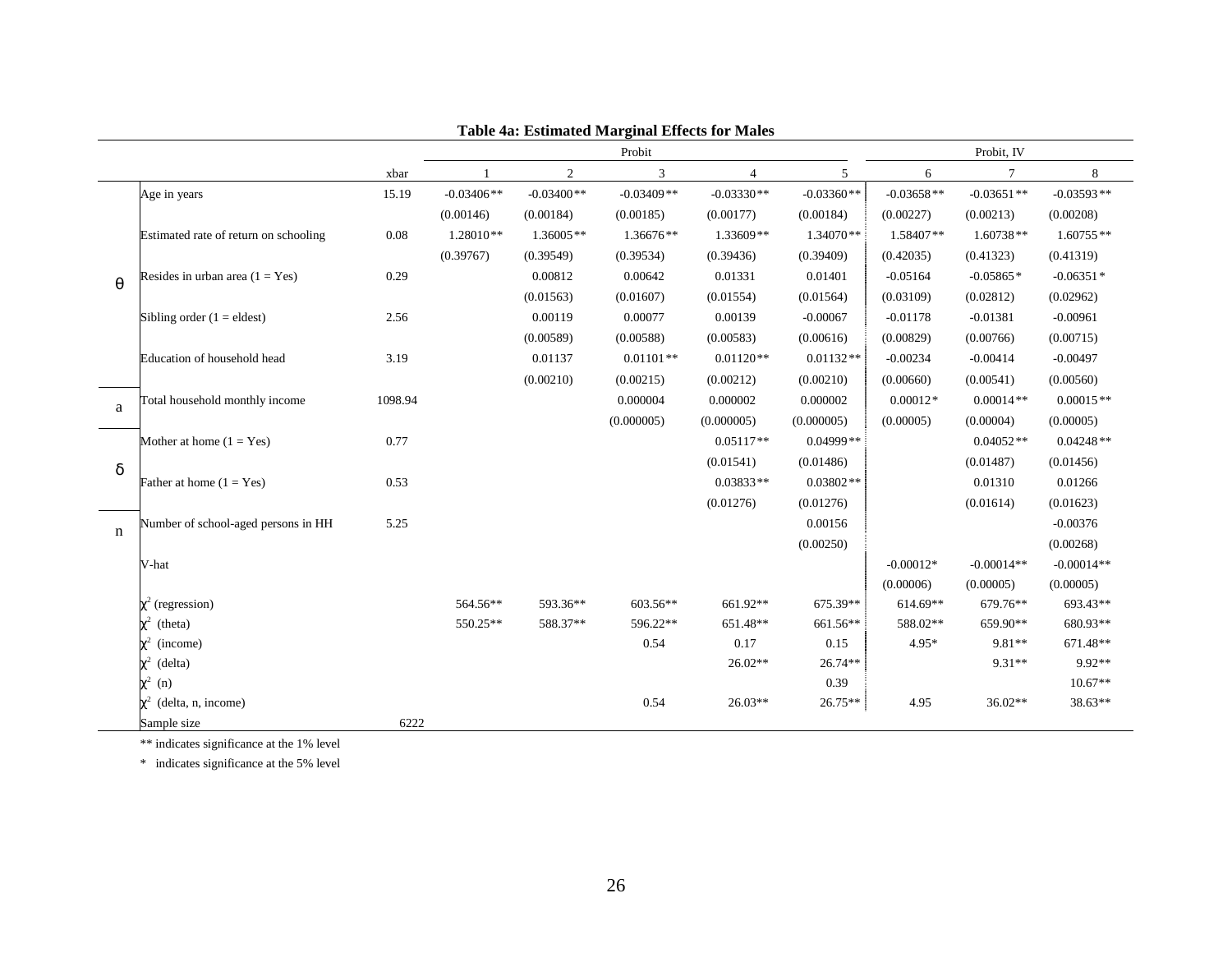|             |                                       |         |              |              | Probit       |                |              |              | Probit IV    |              |
|-------------|---------------------------------------|---------|--------------|--------------|--------------|----------------|--------------|--------------|--------------|--------------|
|             |                                       | xbar    |              | 2            | 3            | $\overline{4}$ | 5            | 6            | $\tau$       | 8            |
|             | Age in years                          | 15.52   | $-0.04438**$ | $-0.04332**$ | $-0.04389**$ | $-0.04230**$   | $-0.04121**$ | $-0.04592**$ | $-0.04541**$ | $-0.04374**$ |
|             |                                       |         | (0.00143)    | (0.00177)    | (0.00177)    | (0.00176)      | (0.00184)    | (0.00196)    | (0.00195)    | (0.00199)    |
|             | Estimated rate of return on schooling | 0.14    | $0.65370*$   | $0.73208*$   | $0.80636**$  | $0.82700**$    | $0.82245**$  | $1.05118**$  | 1.13534**    | $1.14684**$  |
|             |                                       |         | (0.30212)    | (0.30054)    | (0.30143)    | (0.29648)      | (0.29714)    | (0.32582)    | (0.30888)    | (0.30902)    |
| $\theta$    | Resides in urban area $(1 = Yes)$     | 0.27    |              | $0.03918**$  | $0.03006*$   | $0.03690**$    | $0.03397*$   | $-0.00928$   | $-0.01853$   | $-0.02841$   |
|             |                                       |         |              | (0.01352)    | (0.01335)    | (0.01361)      | (0.01395)    | (0.02065)    | (0.02003)    | (0.02097)    |
|             | Sibling order $(1 =$ eldest)          | 2.48    |              | 0.00910      | 0.00586      | 0.00537        | $0.01150*$   | $-0.00086$   | $-0.00352$   | 0.00655      |
|             |                                       |         |              | (0.00541)    | (0.00540)    | (0.00530)      | (0.00555)    | (0.00573)    | (0.00551)    | (0.00568)    |
|             | Education of household head           | 3.22    |              | $0.01062**$  | $0.00787**$  | $0.00881**$    | $0.00838**$  | $-0.00225$   | $-0.00391$   | $-0.00555$   |
|             |                                       |         |              | (0.00183)    | (0.00188)    | (0.00186)      | (0.00190)    | (0.00414)    | (0.00341)    | (0.00350)    |
| a           | Total household monthly income        | 1076.91 |              |              | $0.000030**$ | $0.000026**$   | $0.000028**$ | $0.00013**$  | $0.00015**$  | $0.00017**$  |
|             |                                       |         |              |              | (0.000005)   | (0.000005)     | (0.000005)   | (0.00004)    | (0.00003)    | (0.00003)    |
|             | Mother at home $(1 = Yes)$            | 0.76    |              |              |              | $0.10367**$    | $0.10731**$  |              | $0.09814**$  | $0.10390**$  |
| δ           |                                       |         |              |              |              | (0.01621)      | (0.01621)    |              | (0.01606)    | (0.01612)    |
|             | Father at home $(1 = Yes)$            | 0.50    |              |              |              | 0.01974        | 0.02050      |              | $-0.01132$   | $-0.01235$   |
|             |                                       |         |              |              |              | (0.01246)      | (0.01242)    |              | (0.01490)    | (0.01497)    |
| $\mathbf n$ | Number of school-aged persons in HH   | 5.37    |              |              |              |                | $-0.00452*$  |              |              | $-0.00802**$ |
|             |                                       |         |              |              |              |                | (0.00215)    |              |              | (0.00214)    |
|             | V-hat                                 |         |              |              |              |                |              | $-0.00010**$ | $-0.00013**$ | $-0.00014**$ |
|             |                                       |         |              |              |              |                |              | (0.00004)    | (0.00003)    | (0.00003)    |
|             | $\chi^2$ (regression)                 |         | 991.34**     | 1021.17**    | 1061.25**    | 1048.59**      | 1108.17**    | 1074.71**    | $1060.48**$  | 1131.31**    |
|             | $\chi^2$<br>(theta)                   |         | 961.23**     | 989.60**     | 997.15**     | 965.68**       | $1005.28**$  | 969.35**     | $940.18**$   | 986.95**     |
|             | (income)                              |         |              |              | 29.45**      | 24.86**        | $26.32**$    | $11.30*$     | $23.89**$    | $26.23**$    |
|             | $\chi^2$<br>(delta)                   |         |              |              |              | 78.04**        | 84.34**      |              | $47.20**$    | 52.86**      |
|             | $\chi^2$<br>(n)                       |         |              |              |              |                | $4.42*$      |              |              | $14.03**$    |
|             | $\chi^2$<br>(delta, n, income)        |         |              |              | 29.45**      | 101.38**       | $109.46**$   | $11.30*$     | $105.28**$   | 122.76**     |
|             | Sample size                           | 6625    |              |              |              |                |              |              |              |              |

**Table 4b: Estimated Marginal Effects for Females** 

\*\* indicates significance at the 1% level

\* indicates significance at the 5% level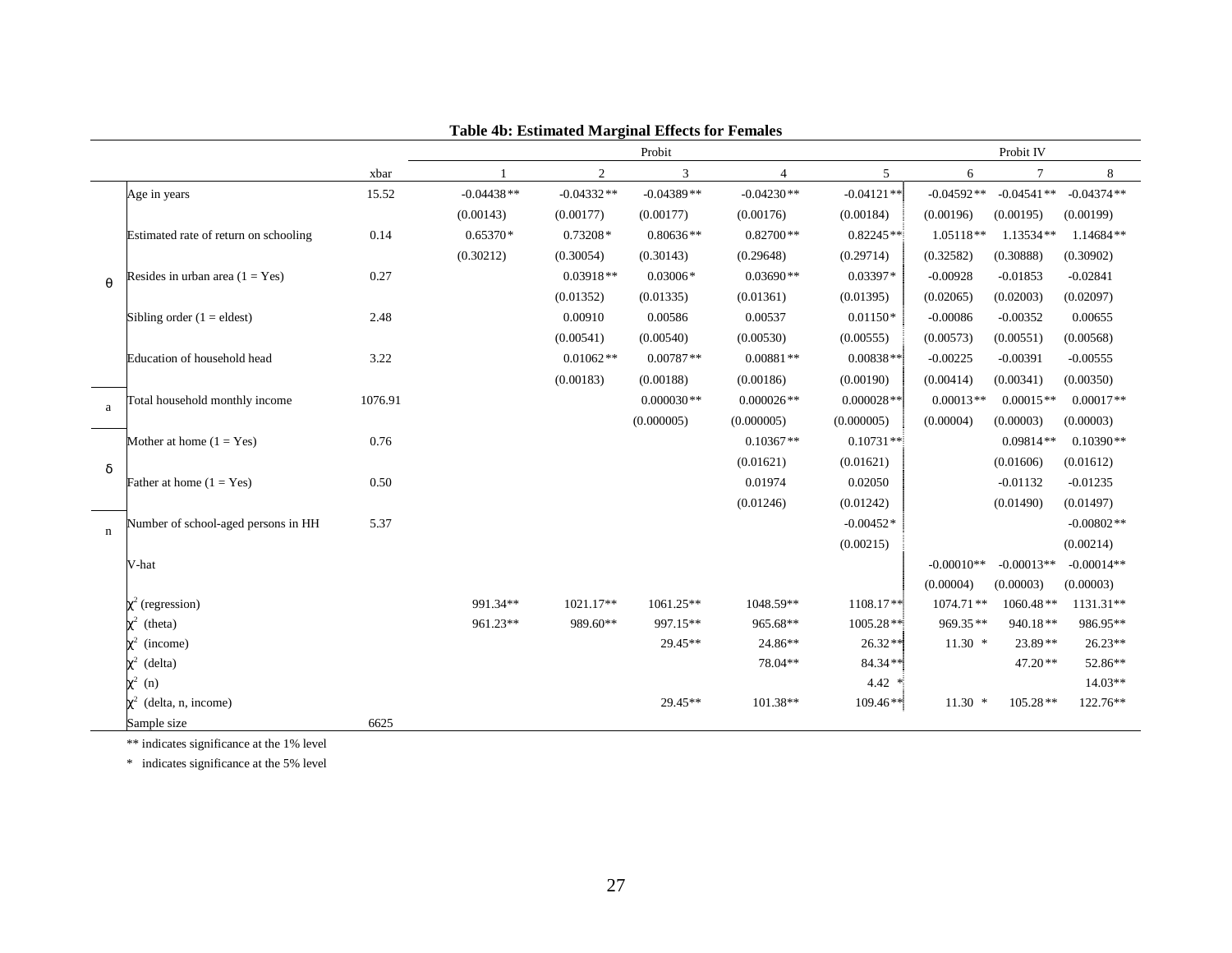

**Note 1:** The marginal effect of the rate of return of education for persons who are age `k' is computed using the following formula:

$$
\frac{\partial \Phi(X'\beta)}{\partial (ed rtn)} = \varphi(\overline{X}_{age=k}'\beta)(b_{ed rtn} + b_{ed rtn Xage}(age = k)),
$$

where  $\phi(\cdot)$  is the normal density function; the  $\,_{\rm age=k}\,$  vector contains the average values of the explanatory values for the subsample of persons who are age 'k'; the vector  $\beta$  contains the complete set of coefficient estimates; and, b<sub>edrtn</sub> and b<sub>edrtnxage</sub> are the estimated coefficients on the estimated rate of return and the estimated rate of return crossed with age, respectively, from the probit.

**Note 2**: The dotted portion of the male profile at ages 8 and 9 years indicates that the marginal effect was not significantly different from zero at the 5% level

**Note 3**: A statistically significant difference between the marginal effect of the rate of return to schooling for males and females at the 10% level was found at age 19, at the 5% level at ages 20 - 23 years, and at the 1% level at ages 24 years.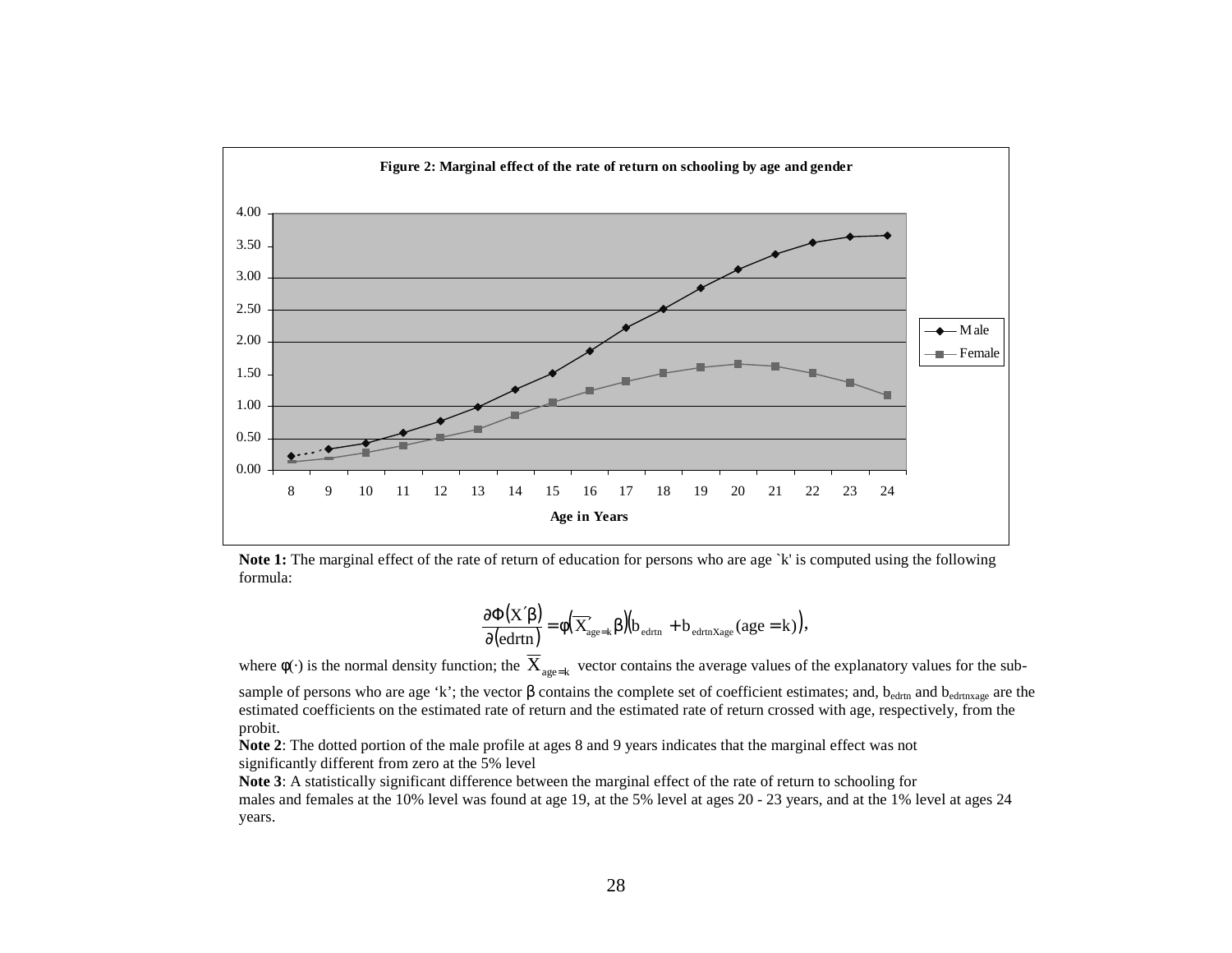|                       |                                       |          | Lower 95%    |                |                |         |                | Upper 5 %   |             |  |  |  |
|-----------------------|---------------------------------------|----------|--------------|----------------|----------------|---------|----------------|-------------|-------------|--|--|--|
|                       |                                       | x-bar    | -1           | $\overline{2}$ | $\overline{3}$ |         | $\overline{4}$ | 5           | 6           |  |  |  |
|                       | Age in years                          | 15.20    | $-0.03617**$ | $-0.03612**$   | $-0.03568**$   | 15.12   | $-0.01898*$    | $-0.01920*$ | $-0.01817*$ |  |  |  |
|                       |                                       |          | (0.00224)    | (0.00211)      | (0.00208)      |         | (0.00853)      | (0.00812)   | (0.00751)   |  |  |  |
|                       | Estimated rate of return on schooling | $0.08\,$ | $1.56225**$  | $1.60635**$    | $1.60755**$    | 0.08    | 1.21942        | 1.20234     | 1.19459     |  |  |  |
|                       |                                       |          | (0.42554)    | (0.41947)      | (0.41956)      |         | (0.66978)      | (0.67138)   | (0.66095)   |  |  |  |
| $\boldsymbol{\theta}$ | Resides in urban area $(1 = Yes)$     | 0.27     | $-0.03894$   | $-0.04866$     | $-0.05192$     | 0.49    | 0.03373        | 0.03271     | 0.03406     |  |  |  |
|                       |                                       |          | (0.02684)    | (0.02568)      | (0.02680)      |         | (0.03645)      | (0.03543)   | (0.03530)   |  |  |  |
|                       | Sibling order $(1 =$ eldest)          | 2.55     | $-0.00765$   | $-0.01028$     | $-0.00700$     | 2.88    | $-0.01360$     | $-0.01407$  | $-0.00825$  |  |  |  |
|                       |                                       |          | (0.00756)    | (0.00728)      | (0.00689)      |         | (0.00874)      | (0.00893)   | (0.00834)   |  |  |  |
|                       | Education of household head           | 3.01     | 0.00331      | 0.00142        | 0.00098        | 6.16    | 0.00913        | 0.00937     | 0.00962     |  |  |  |
|                       |                                       |          | (0.00409)    | (0.00366)      | (0.00373)      |         | (0.00773)      | (0.00773)   | (0.00783)   |  |  |  |
| a                     | Total household monthly income        | 857.08   | $0.00014*$   | $0.00018**$    | $0.00018**$    | 5219.04 | $-0.00003$     | $-0.00003$  | $-0.00004$  |  |  |  |
|                       |                                       |          | (0.00006)    | (0.00006)      | (0.00006)      |         | (0.00005)      | (0.00005)   | (0.00005)   |  |  |  |
|                       | Mother at home $(1 = Yes)$            | 0.77     |              | $0.05686**$    | $0.05865**$    | 0.79    |                | 0.04289     | 0.06616     |  |  |  |
| $\delta$              |                                       |          |              | (0.01591)      | (0.01562)      |         |                | (0.09402)   | (0.12418)   |  |  |  |
|                       | Father at home $(1 = Yes)$            | 0.52     |              | 0.02458        | 0.02460        | 0.65    |                | $-0.00778$  | $-0.01315$  |  |  |  |
|                       |                                       |          |              | (0.01506)      | (0.01506)      |         |                | (0.01966)   | (0.02109)   |  |  |  |
|                       | Number of school-aged persons in HH   | 5.23     |              |                | $-0.00287$     | 5.74    |                |             | $-0.00481$  |  |  |  |
| $\mathbf n$           |                                       |          |              |                | (0.00274)      |         |                |             | (0.00431)   |  |  |  |
|                       | V-hat                                 |          | $-0.00012$   | $-0.00017**$   | $-0.00017**$   |         | 0.00003        | 0.00003     | 0.00004     |  |  |  |
|                       |                                       |          | (0.00007)    | (0.00006)      | (0.00006)      |         | (0.00005)      | (0.00005)   | (0.00005)   |  |  |  |
|                       | $\chi^2$ (regression)                 |          | 579.06**     | 656.03**       | 671.31**       |         | 8.70           | 9.82        | 10.52       |  |  |  |
|                       | $\chi^2$ (theta)                      |          | 567.12**     | 639.13**       | 649.37**       |         | 6.06           | 6.77        | 6.51        |  |  |  |
|                       | $\chi^2$ (income)                     |          | $4.55*$      | 9.91*          | 9.91*          |         | 0.50           | 0.53        | 0.61        |  |  |  |
|                       | $\chi^2$ (delta)                      |          |              | $20.51**$      | 22.90**        |         |                | 0.34        | 0.53        |  |  |  |
|                       | $\chi^2$ (n)                          |          |              |                | 1.10           |         |                |             | 1.24        |  |  |  |
|                       | $\chi^2$ (income, delta, n)           |          | $4.55*$      | $38.60**$      | $40.87**$      |         | 0.50           | 0.66        | 1.35        |  |  |  |
|                       | Sample size                           | 5877     |              |                |                | 345     |                |             |             |  |  |  |

### **Table 5a: Estimated marginal effects for the male sample by income group**

\*\* indicates significance at the 1% level

\* indicates significance at the 5% level